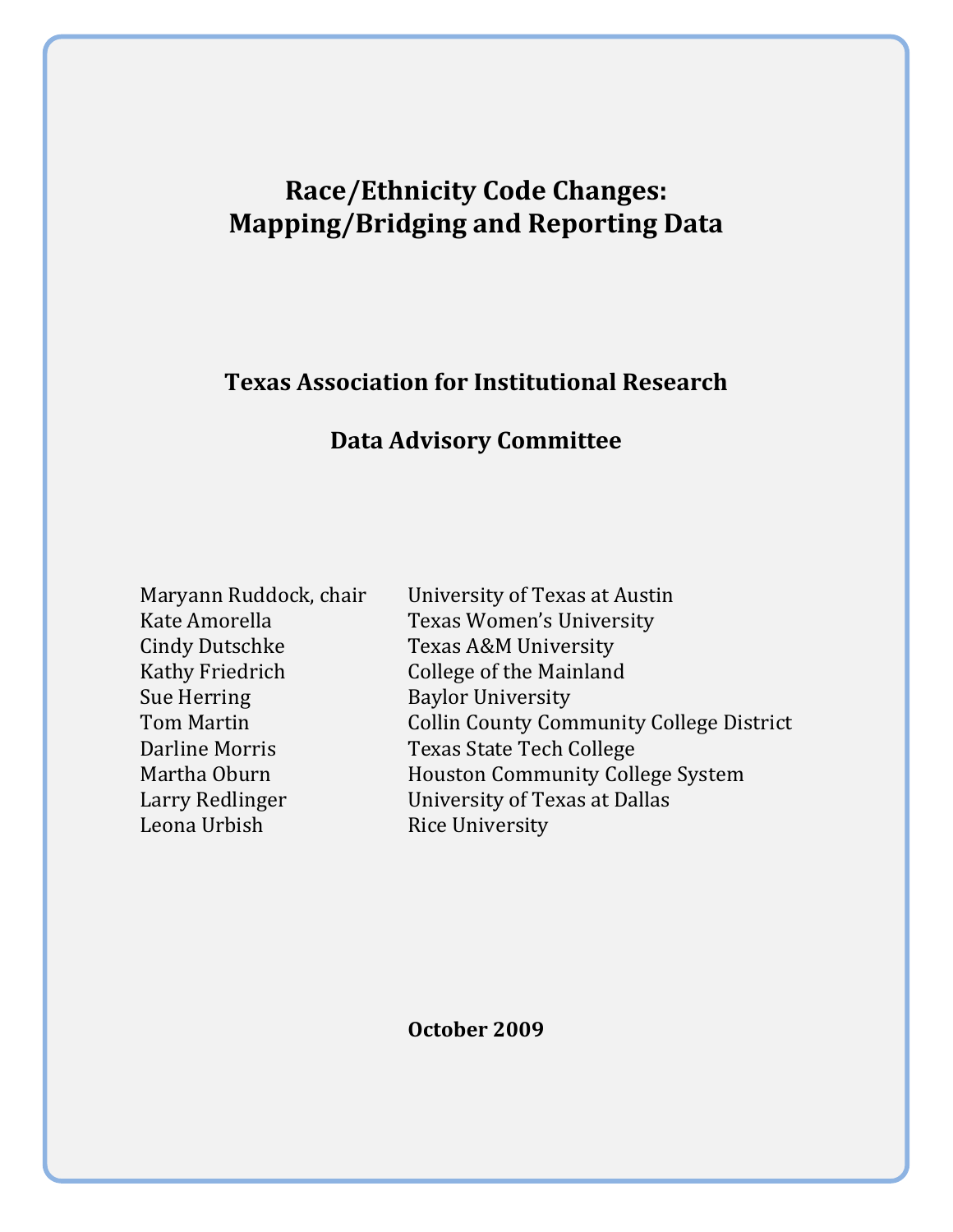# **Race/Ethnicity Code Changes:Mapping/Bridging and Reporting Data**

All educational institutions (elementary and secondary schools, two‐ and four‐year colleges and universities) that report data to the federal government are in the process of changing how they report race/ethnicity data for students and employees. The federal government first defined race/ethnicity categories in 1977. They have remained unchanged until changes to race/ethnicity code categories were mandated by the U.S. Office of Management and Budget in 1997, and first appeared in the 2000 Census collection. A transition period was given in order for agencies to review the results of the census collection. These reporting standards (categories) were finalized by the Department of Education (for students) and the Department of Labor (for employees). The October 19, 2007 Federal Register published "Final Guidance on Maintaining, Collecting, and Reporting Racial and Ethnic Data to the U.S. Department of Education". The new categories are required for reporting fall 2010 data.

#### **Race/Ethnic Code Categories Reporting of Data Internally**

While the reporting of race/ethnicity data to the federal government is mandated by them, there is no mandate for how institutions use the data internally and how they choose to portray their ethnic composition. Most objections to the new race/ethnicity categories (after questioning why Hispanics were singled out) involved the reporting of any combination of the five race codes as "two or more". The Department of Education received many comments about the "loss" of information that occurs when respondents are able to identify combinations of the five race categories but the data are aggregated into a single "two or more" category for reporting to the federal government. The Department stands behind its guidelines.

It is up to individual institutions to determine how they wish to report data not going to the federal or state governments. Since data are collected and need to be stored by individual response (unit record level), the institution may wish to report race/ethnicity data by a combination of categories. The federal government considered, then rejected, a min‐max reporting (e.g., black only versus black and any other categories), but institutions may want to consider this for internal reporting. While the federal government is not asking for race data in combination with Hispanic ethnicity, institutions have the capability to report Hispanic plus another race or races.

The State of Texas has also mandated reporting of the new race/ethnicity codes. State reporting follows federal reporting, except for the "two or more" category. For state reporting, the first "two or more races" category consists of "two or more races with at least one being Black" and the second "two or more races" category is labeled "two or more races" and includes all other "two or more races".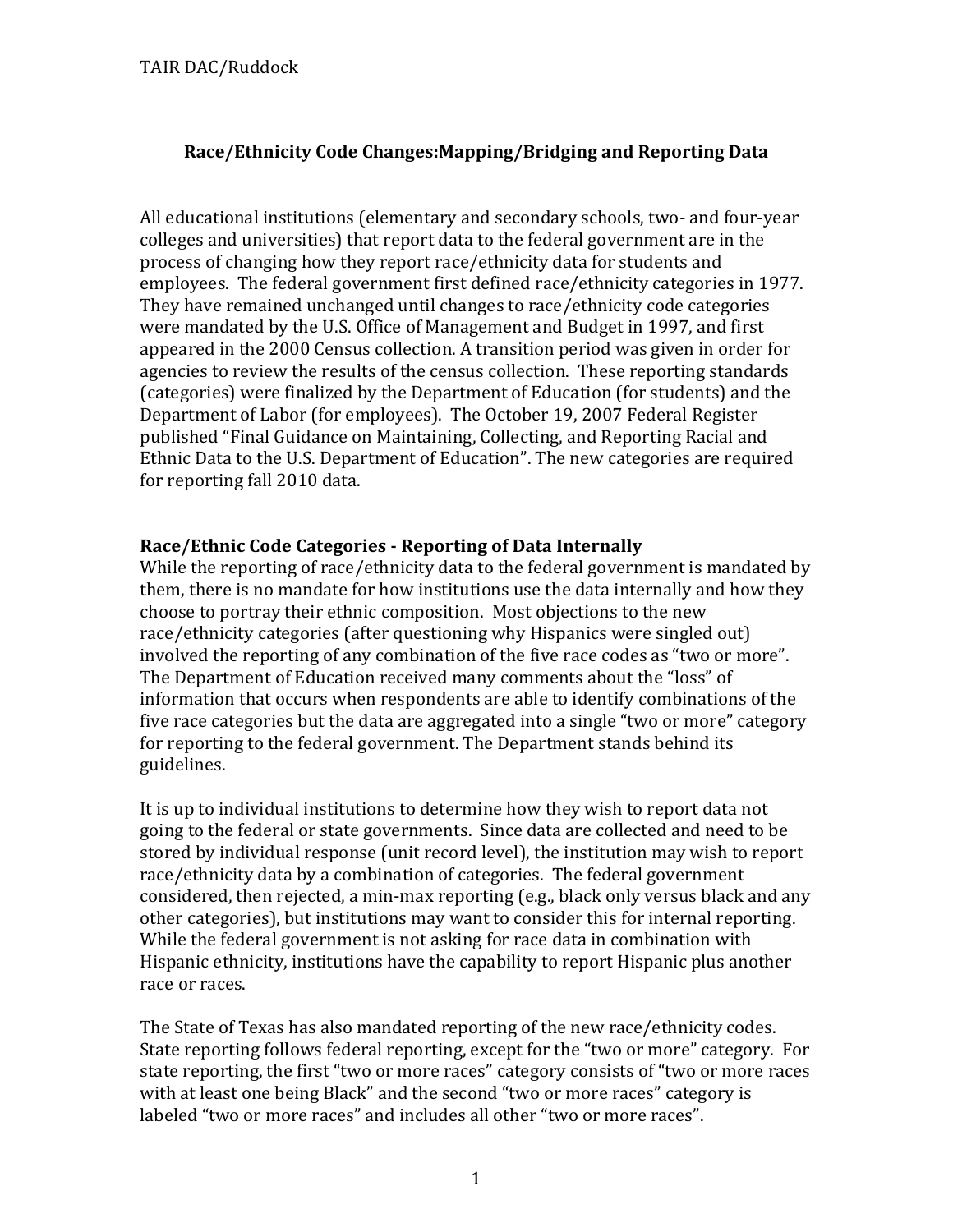The issue of handling data reporting outside of the federal and state definitions also extends to looking at trend data. The federal government

(http://www.whitehouse.gov/omb/inforeg/re\_app‐ctables.pdf) states that the most important criterion for looking forward (mapping the "current" categories to the "new") is "congruence with respect to respondent's choice", while the most important criterion for bridging to the past is "measuring change over time". Other considerations include range of applicability, meet confidentiality and reliability standards, statistically defensible, ease of use, skill required, understandability and communicability, and congruence with respondent's choice. For congruence with respondent's choice, the underlying logic of the tabulation procedures must reflect to the greatest extent possible the full detail of racial reporting (given that there were changes in the instructions and the categories).

# **Mapping**

Mapping of data generally refers to comparing old/current data to new data. The five current race/ethnicity categories are mapped to the seven "new" categories (international and unknown remain the same).

| Old/Current (1979)               | New (1997)                                  |
|----------------------------------|---------------------------------------------|
| Hispanic                         | Hispanic (regardless of race)               |
| American Indian or Alaska Native | American Indian or Alaska Native only       |
| Black, non-Hispanic              | Black only                                  |
| White, non-Hispanic              | White only                                  |
| Asian or Pacific Islander        | Asian only                                  |
|                                  | Native Hawaiian/Other Pacific Islander only |
| Nonresident Alien                | Nonresident Alien                           |
| Unknown                          | Unknown                                     |
|                                  | Two or More                                 |

Mapping is generally used for placing current students and employees into new categories to show where they would be categorized if they do not re-identify. As seen in the table, there is no category that maps to Native Hawaiian/Other Pacific Islander only, nor to "two or more races".

# **Bridging**

The federal government has conducted research on taking the "new" categories (referred to by the federal government as the 1997 codes) and bridging them back to the "old/current" categories (referred to as the 1979 categories) (http://www.whitehouse.gov/omb/inforeg/re\_app‐ctables.pdf).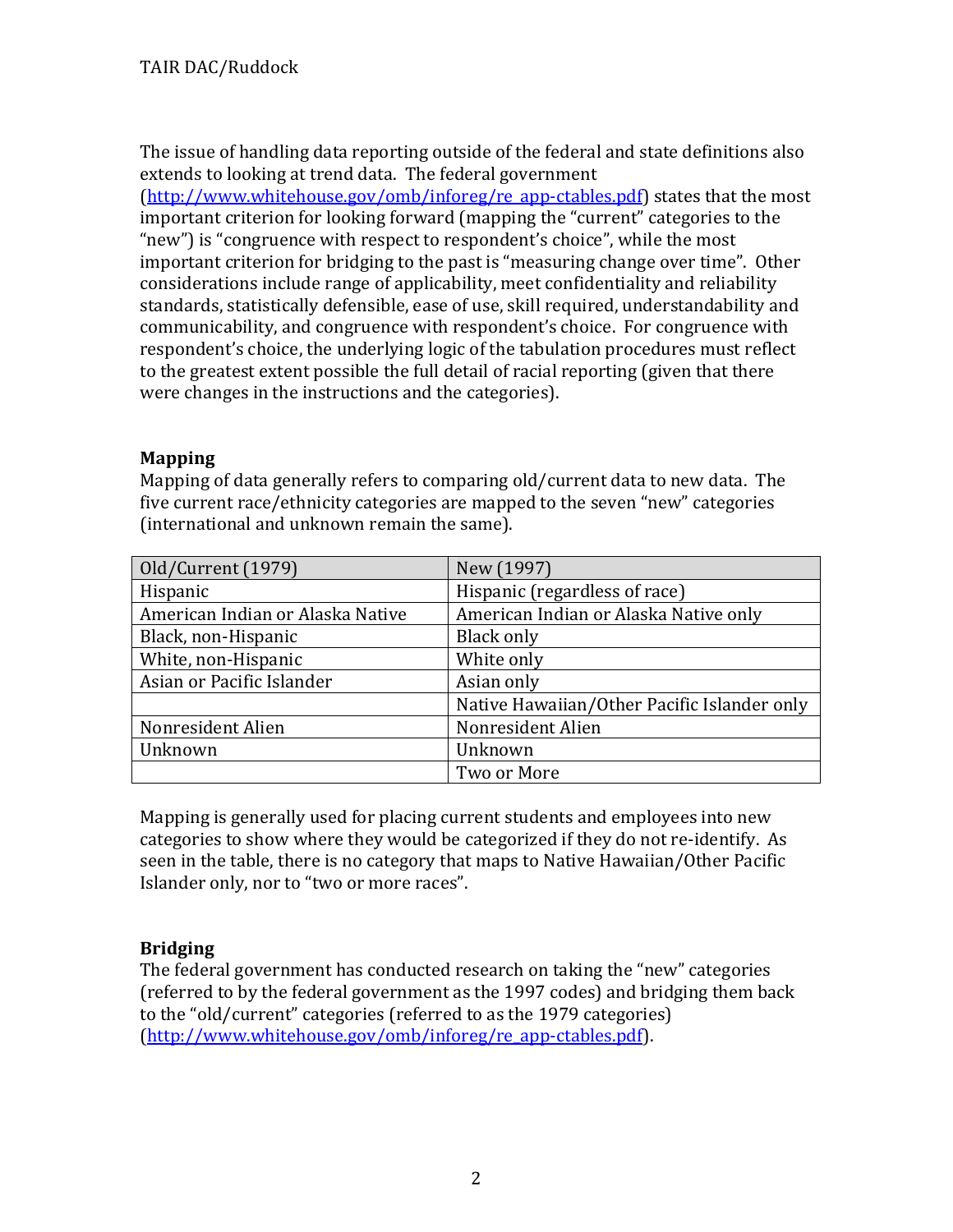| New (1997)                             | Old/Current (1979)                      |
|----------------------------------------|-----------------------------------------|
| Hispanic (regardless of race)          | Hispanic                                |
| American Indian or Alaska Native only  | American Indian or Alaska Native        |
| Black only                             | Black, non-Hispanic                     |
| White only                             | White, non-Hispanic                     |
| Asian only                             | Asian or Pacific Islander               |
| Native Hawaiian/Other Pacific Islander | Asian or Pacific Islander               |
| only                                   |                                         |
| Nonresident Alien                      | Nonresident Alien                       |
| Unknown                                | Unknown                                 |
| Two or More                            | ['unknown' or use bridging methodology] |

Bridging is generally used for reporting trend data, to measure change over time. The ideal bridging method, under this criterion, would be one that matches how the respondent would have responded under the 1979 standards had that been possible. In this ideal situation, differences between the new distribution and the old distribution would reflect true change in the distribution itself. (http://www.whitehouse.gov/omb/inforeg/re\_app‐ctables.pdf)

When bridging back from the "new" categories to the "old/current" categories, Hispanic, American Indian, White, and Black correspond fairly well, given that for the new categories Hispanic trumps all races. Asian only and Native Hawaiian/Other Pacific Islander would correspond to Asian or Pacific Islander. Since only  $0.1\%$  (2,203) of the  $18 - 24$  year-old Texan respondents to the 2000 Census responded that they were Native Hawaiian/Other Pacific Islander, there is not much data lost by combining these categories. The area where most data is being lost is in the "two or more races" category. All of the "two or more races" responses could be assigned to "unknown", but that would result in the loss of information.

According to the federal government (Federal Register: October 19, 2007, Volume 72, Number 202, Page 59266‐59279):

States, educational institutions, and other recipients also may propose to "bridge'' the "two or more races'' category into single race categories or the new single race categories into the previous single race categories. Bridging involves adopting a method for being able to link the new data collected using the two‐part question with data collected before the publication of this guidance by the Department. If States, educational institutions, and other recipients do bridge data, the bridging method should be documented and available for the Department to review, if necessary.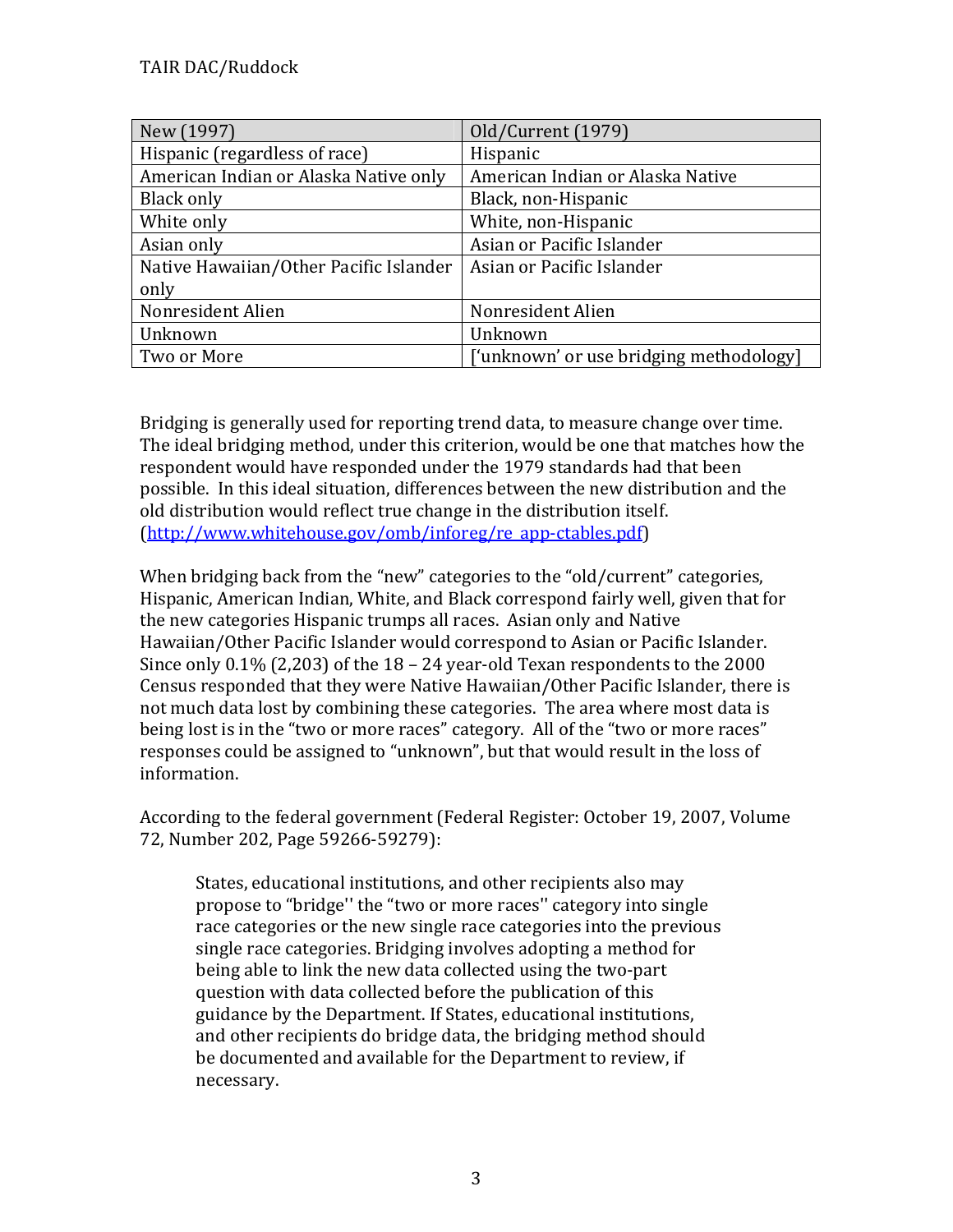One method is to redistribute the new data collected under this guidance using the new racial and ethnic categories and relate them back to the racial and ethnic categories used before the publication of this guidance. For example, if a State's new data collection results in 200 students falling in the "two or more races'' category at the same time that there is a combined drop in the number in the two single race categories of Black or African American students and White students, the State can adopt a method to link the 200 students in the "two or more races'' category to the previously used Black and White categories.

Another method is assigning a proportion of the "two or more races'' respondents into the new five single‐race categories. If educational institutions or other recipients choose to bridge, they may use one of several bridging techniques. For example, they may select one of the bridging techniques in OMB's Provisional Guidance on the Implementation of the 1997 Standards for Federal Data on Race and Ethnicity (http://www.whitehouse.gov/omb/inforeg/statpolicy.html#dr).

Educational institutions and other recipients also may choose to use the allocation rules developed by OMB in its Guidance on Aggregation and Allocation of Data on Race for Use in Civil Rights Monitoring and Enforcement

(http://www.whitehouse.gov/omb/bulletins/b00‐02.html). If a bridging technique is adopted, the same bridging technique must be used when reporting data throughout the educational institution or other recipient. For example, the same bridging technique should be used by the entire State for the purposes of NCLB.

The different bridging methodologies allocate multiple race/ethnicity responses to single race categories in different ways. Since single race responses match exactly and more than two responses are a small percentage of multiple responses, the two‐ choices responses have been chosen to show the difference in how the different bridging methodologies allocate. **Table A** presents how data would be reported, that is, what category the multiple response would be allocated to, for a number of methodologies that have shown up in the literature. Each bridging methodology is compared to the mandated federal and state reporting guidelines.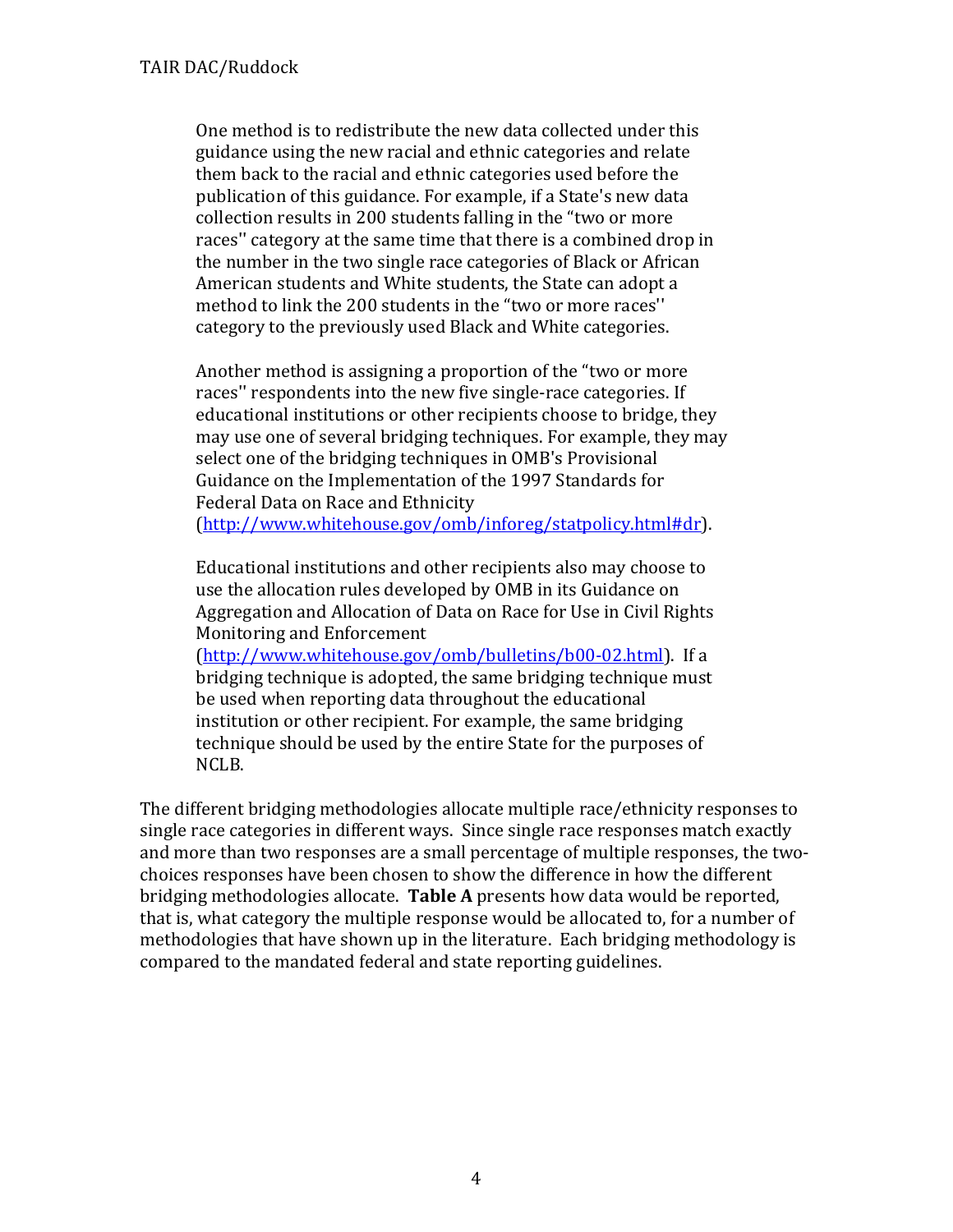| Race/Ethnicity Bridging Methodologies - How Data Would Be Reported |  |
|--------------------------------------------------------------------|--|
|                                                                    |  |

| Office of Management and Budget |                      |                                        |                    |                                            |                  |                              |                          |                       |                                                        |                    |                    |                                                      |                                                                |
|---------------------------------|----------------------|----------------------------------------|--------------------|--------------------------------------------|------------------|------------------------------|--------------------------|-----------------------|--------------------------------------------------------|--------------------|--------------------|------------------------------------------------------|----------------------------------------------------------------|
|                                 |                      |                                        |                    | Deterministic Fractional                   |                  |                              |                          |                       |                                                        |                    |                    |                                                      |                                                                |
|                                 |                      |                                        |                    | Deterministic Whole Assignment             |                  | Assignment                   |                          |                       |                                                        |                    |                    |                                                      |                                                                |
| Collection<br>Response          | Federal<br>Reporting | <b>State Reporting</b>                 | Smallest<br>Group  | Largest<br>Group<br>other<br>than<br>White | Largest<br>Group |                              | <b>Equal Fractions</b>   | Weighted<br>Fractions | <b>Texas State</b><br>Demographer<br>Alternative<br>IV | All Inclusive      |                    | Consortium<br>on<br>Financing<br>Higher<br>Education | Federal Civil<br><b>Rights Reporting</b><br>(not for bridging) |
| White & Am<br>Indian*           | Two or<br>More       | Two or More                            | American<br>Indian | Am<br>Indian                               | White            | .5 White                     | .5<br>American<br>Indian | <b>NA</b>             | White                                                  | White              | American<br>Indian | White                                                | American Indian                                                |
| White &<br>Asian*               | Two or<br>More       | Two or More                            | Asian              | Asian                                      | White            | .5 White                     | .5 Asian                 | NA                    | White                                                  | White              | Asian              | Asian                                                | Asian                                                          |
| Black &<br>White*               | Two or<br>More       | Two or More<br>with one being<br>Black | Black              | Black                                      | White            | .5 Black                     | .5 White                 | <b>NA</b>             | Black                                                  | Black              | White              | Black                                                | Black                                                          |
| Am Indian<br>& Black*           | Two or<br>More       | Two or More<br>with one being<br>Black | American<br>Indian | Black                                      | Black            | $.5\,$<br>American<br>Indian | .5 Black                 | NA                    | Black                                                  | American<br>Indian | Black              | Black                                                | allocate to the<br>race the<br>complaint was<br>based on       |
| Black &<br>Hispanic             | Hispanic             | Hispanic                               | Black              | Hispanic                                   | Hispanic         | .5 Black                     | .5<br>Hispanic           | NA                    | Black                                                  | Black              | Hispanic           | Black                                                | allocate to the<br>race the<br>complaint was<br>based on       |
| Black &<br>Asian                | Two or<br>More       | Two or More<br>with one being<br>Black | Black              | Asian                                      | Asian            | .5 Black                     | .5 Asian                 | <b>NA</b>             | Black                                                  | Black              | Asian              | Black                                                | allocate to the<br>race the<br>complaint was<br>based on       |
| Am Indian<br>& Hispanic         | Hispanic             | Hispanic                               | American<br>Indian | Hispanic                                   | Hispanic         | .5<br>American<br>Indian     | .5<br>Hispanic           | <b>NA</b>             | Other                                                  | American<br>Indian | Hispanic           | Hispanic                                             | allocate to the<br>race the<br>complaint was<br>based on       |
| Native<br>Hawaiian &<br>Asian   | Two or<br>More       | Two or More                            | Native<br>Hawaiian | Asian                                      | Asian            | .5 Native<br>Hawaiian        | .5 Asian                 | NA                    | Other                                                  | Native<br>Hawaiian | Asian              | Asian                                                | allocate to the<br>race the<br>complaint was<br>based on       |
| Native<br>Hawaiian &<br>White   | Two or<br>More       | Two or More                            | Native<br>Hawaiian | Native<br>Hawaiian                         | White            | .5 Native<br>Hawaiian        | .5 White                 | NA                    | White                                                  | Native<br>Hawaiian | White              | Asian                                                | Native Hawaiian                                                |

\* identified by the federal government as most common double race combinations, used for Civil Rights monitoring and enforcement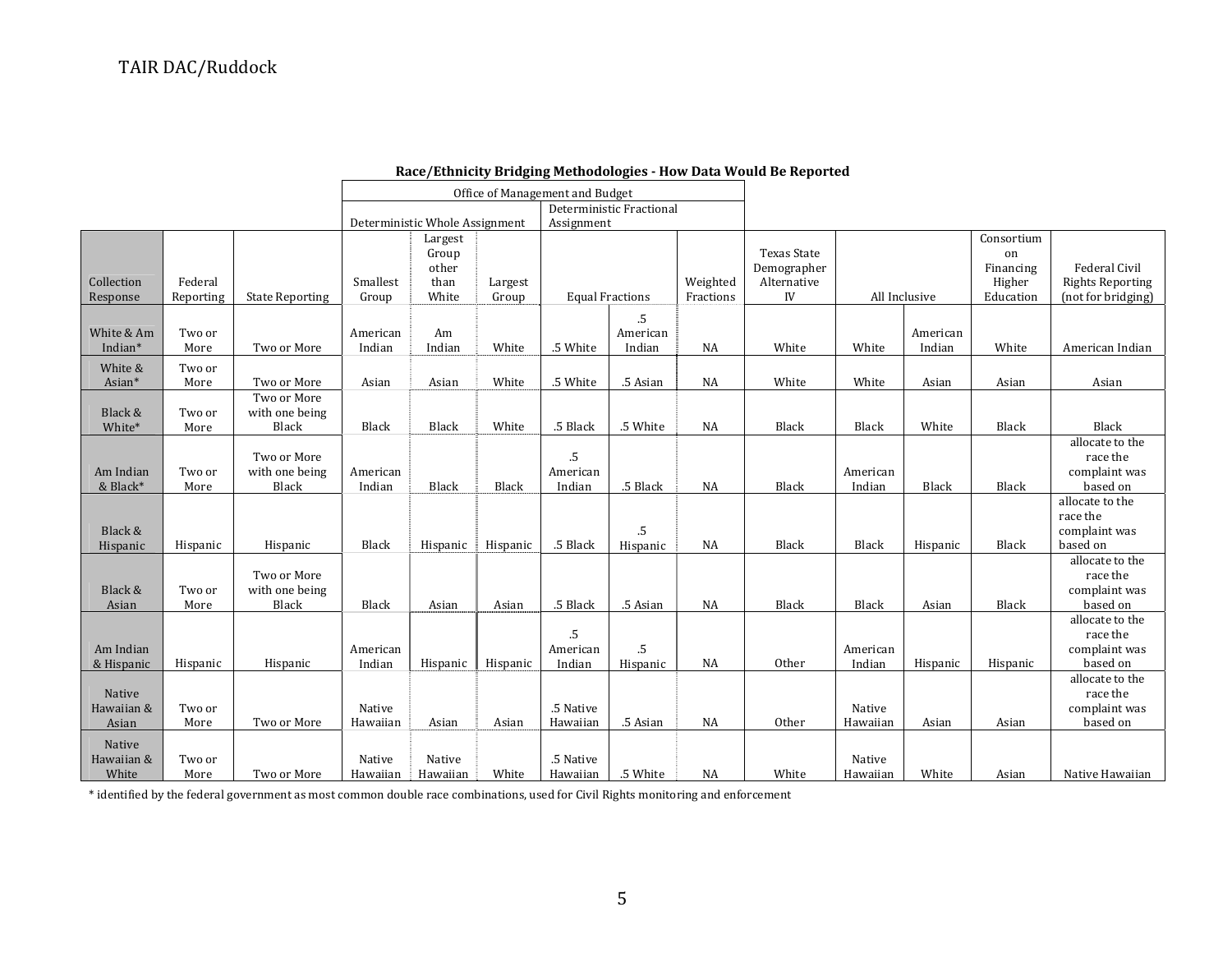# **Bridging Methodologies Federal Office of Management and Budget**

There are two basic ways of assigning multiple categories to a single category: whole assignment, where an individual's responses are assigned to a single racial category, and fractional assignment, where the individual's response is assigned to multiple categories. Whole and fractional assignments can be made based on a set of deterministic rules or based on some probabilistic distribution.

On December 15, 2000, the U.S. Office of Management and Budget issued "Provisional Guidance on the Implementation of the 1997 Standards for Federal Data on Race and Ethnicity". The 1997 standards are the ones that are just now being implemented for all educational institutions. The discussion of bridging methodologies (Appendix A) is taken from that report. In addition, a mock data set (Table B) was devised for 1,000 hypothetical students, assigned to the 64 possible categories. These data were then used to show how the different bridging methodologies produce different results.

| <b>OMB Bridging Methodologies</b> |                            |                            |  |  |  |  |  |
|-----------------------------------|----------------------------|----------------------------|--|--|--|--|--|
| Assigned by a fixed rule or       | Assigned to one or more    | Methodology                |  |  |  |  |  |
| by a probability method?          | than one category?         |                            |  |  |  |  |  |
|                                   |                            | <b>Smallest Group</b>      |  |  |  |  |  |
|                                   | Whole                      | Largest Group Other than   |  |  |  |  |  |
|                                   | Person is assigned         | White                      |  |  |  |  |  |
| Deterministic                     | completely to one category | Largest Group              |  |  |  |  |  |
| A person is assigned to a         |                            | Plurality                  |  |  |  |  |  |
| category following a set of       | Fraction                   | Deterministic Equal        |  |  |  |  |  |
| predetermined rules               | Person assigned partially  | Fractions                  |  |  |  |  |  |
|                                   | to each selected group     | Deterministic Weighted     |  |  |  |  |  |
|                                   |                            | Fractions                  |  |  |  |  |  |
|                                   |                            |                            |  |  |  |  |  |
|                                   |                            | Probabilistic Equal        |  |  |  |  |  |
| Probabilistic                     | Whole                      | Fractions                  |  |  |  |  |  |
| A person is assigned to a         | Person is assigned         | Probabilistic Weighted     |  |  |  |  |  |
| category based on a               | completely to one category | Fractions                  |  |  |  |  |  |
| probability distribution          |                            | <b>Hot Deck Imputation</b> |  |  |  |  |  |
|                                   | Fraction                   | Not applicable             |  |  |  |  |  |
|                                   | Person assigned partially  |                            |  |  |  |  |  |
|                                   | to each selected group     |                            |  |  |  |  |  |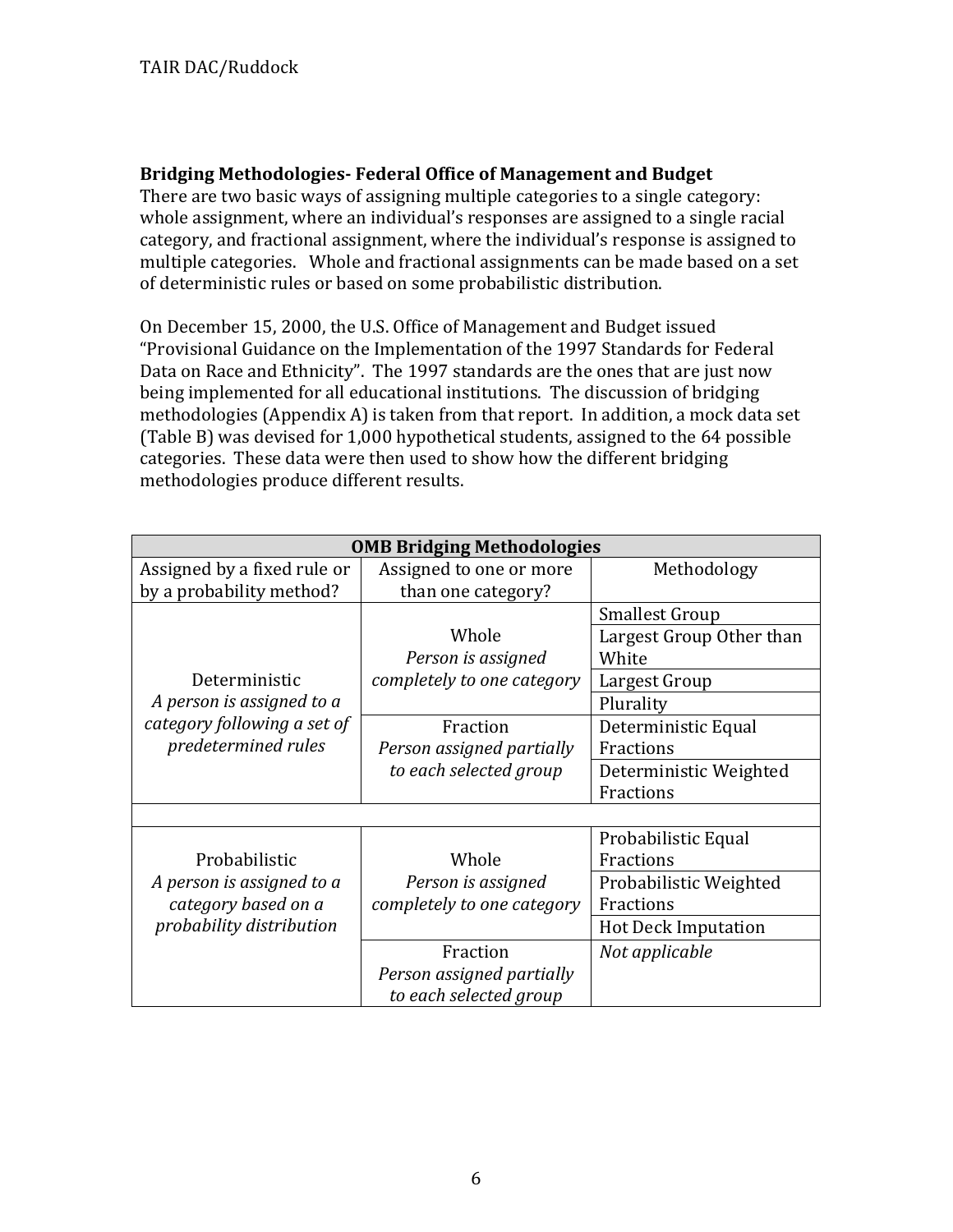#### **Bridging Methodologies State of Texas**

The Office of the State Demographer for Texas has prepared a paper on "Comparing Race/Ethnicity Between the 2000 Census and Earlier Censuses" (http://txsdc.utsa.edu/txdata/redistrict/re‐report.php). This paper presents assumptions used to bridge data from the 2000 Census (the "new" categories) back to the 1990 census categories (the "old/current" categories). However, concerning this methodology, it must be noted that the 2000 Census allowed respondents to fill in "some other race", an option not allowed for the IPEDS or Department of Labor reporting.

Previous work on race and ethnicity conducted by the Texas State Data Center and the Office of the State Demographer have concentrated on four large mutually exclusive race/ethnicity groups – Anglos (non‐Hispanic whites), Blacks (non‐ Hispanic Blacks), Hispanics (of all races), and an Other category which consists of non‐Hispanic persons from all other racial categories, with a majority of this group consisting of Asians. For the 2000 Census data, they continue to look at these categories.

The next step is to make specific allocation assumptions about certain race/ethnicity groups. One principle followed by the State Data Center is that "the allocation of parts of multiple race groups to different single race groups leads to allocation difficulties that are not easily resolved as one attempts to examine data on demographic or socioeconomic characteristics for the groups selected (e.g., there are extensive difficulties in using such allocation schemes with age-sex groupings and other demographic and socioeconomic data)." Therefore, there will be no partial allocations in the State Data Center methodologies.

- 1. The Hispanic population will be considered a single group, regardless of the race of the respondent. For the 2000 Census, the three categories of White and Some Other Race, alone and in combination account for 97.7 percent of all Hispanics. Since Hispanics rarely identified a race other than White or Some Other Race, they are considered as a single group.
- 2. The population of non-Hispanic persons indicating three or more racial groups represents only 0.093 percent of the non‐Hispanic population (and only 0.09 percent of the total population). Because of this small number and the difficulty with partial allocations used for other purposes, the State Data Center allocates persons in all these three or more racial group categories of non‐Hispanics to the Other category.
- 3. Persons responding to a single race group are allocates as: non‐Hispanic Whites are allocated to Anglo; non-Hispanic Blacks to the Black category; and non‐Hispanic persons of American Indian and Alaska Native, Asian, Native Hawaiian and Other Pacific Islander, or Some Other Race to the Other category.
- 4. The last group of respondents indicated two racial categories. They make up only 2.4 percent of Texas residents. There are four alternatives presented here for the allocation of two-race combinations on non-Hispanics to one of the four groups (Anglo, Black, Hispanic or Other). All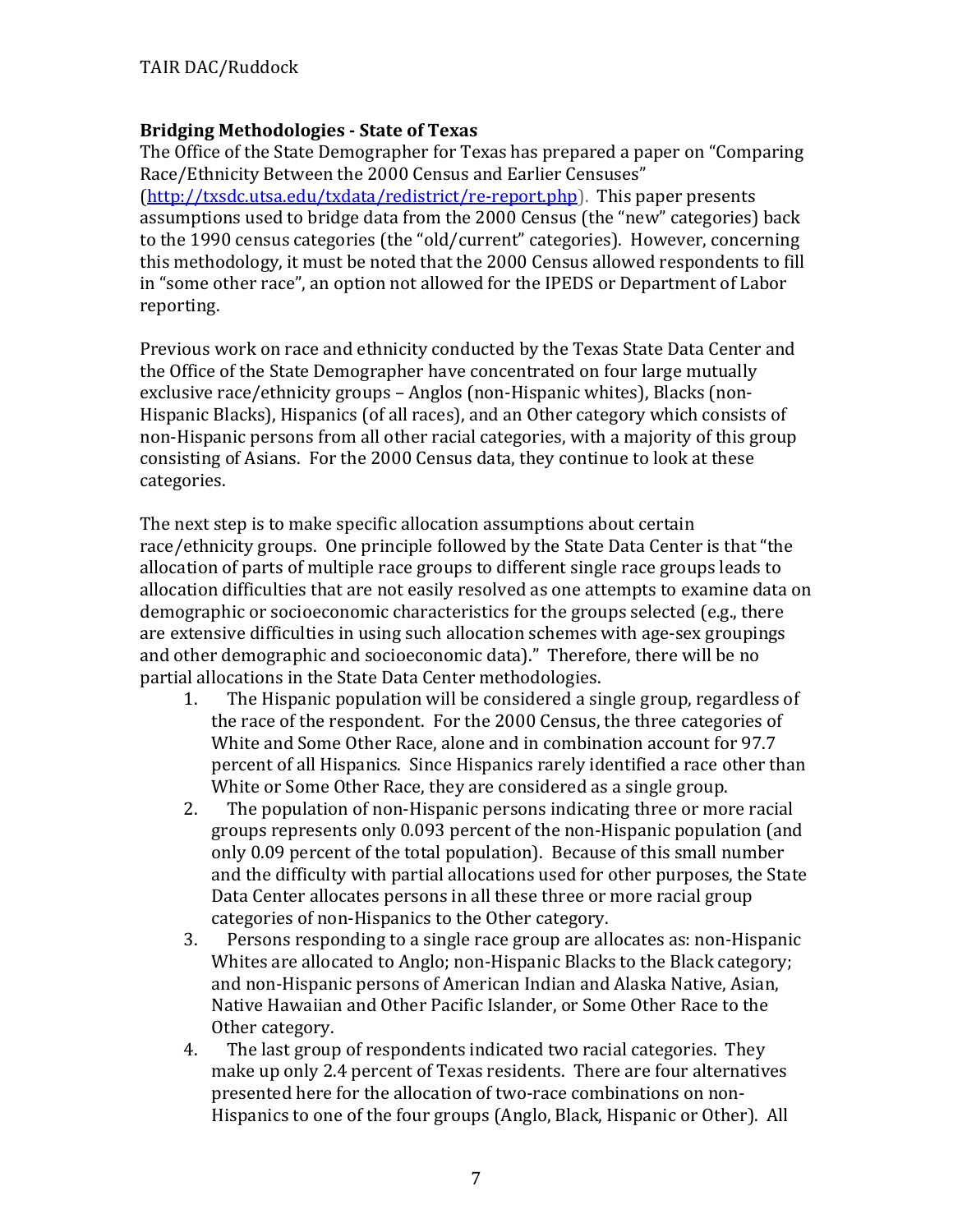four alternatives have the basic assumptions that Hispanics of all races can be used as a single group; only non-Hispanic persons indicating a race of White alone are categorized as Anglo; only non-Hispanic persons indicating a race of Black alone are categorized as Black; and non‐Hispanics of all other single and multiple racial groups alone or in combination can be categorized as Other.

- Alternative I requires no assumptions about multi‐racial groups except the assumption that Hispanics of all races can be included as a group.
- Alternative II allocates according to the following: persons in the category of non‐Hispanic White and Some Other Race were considered to be Anglo; persons who are non‐Hispanic Black and Some Other Race are categorized as Black; and non‐Hispanic persons in the American Indian or Alaska Native, Asian, Native Hawaiian and Pacific Islander, and Some Other Race were placed in the Other racial/ethnic group category. All other two and three race combinations of non-Hispanics are also placed in the Other non‐Hispanic category.
- Alternative III uses identical assumptions to those in Alternative II with one exception. The two-race combination of White/Black is allocated from the Other category to the Black category. The assumption here is that Black is a dominant identification relative to White in American Society.
- Alternative IV assumes that within two-race categories that include Whites or Blacks, White and Black are dominant in terms of identification and that Black identification is dominant in the White/Black combination.

The State Data Center research finds Alternative IV the most reasonable for all groups. They have "also examined the four alternatives relative to their variation from expected historical patterns and Alternative IV again appears to be the most reasonable."

An additional way to present data that reflects the complexity of reporting on race is to use categories that may not be mutually exclusive. One example of this is categories that are "**all inclusive**". In this case distributions would be formed for each individual racial or ethnic group. Appendix F presents data for race/ethnicity and any combination, plus race/ethnicity only and any combination. The difference between these two groups is the race/ethnicity only count. This data display would answer the question "How many people on campus consider themselves to be Black/White/Asian/etc.?". The OMB report separates the racial categories from the ethnicity (Hispanic) category, just reporting all inclusive data for races. **Bridging Methodologies Consortium on Financing Higher Education** Work has been done in the Institutional Research profession on bridging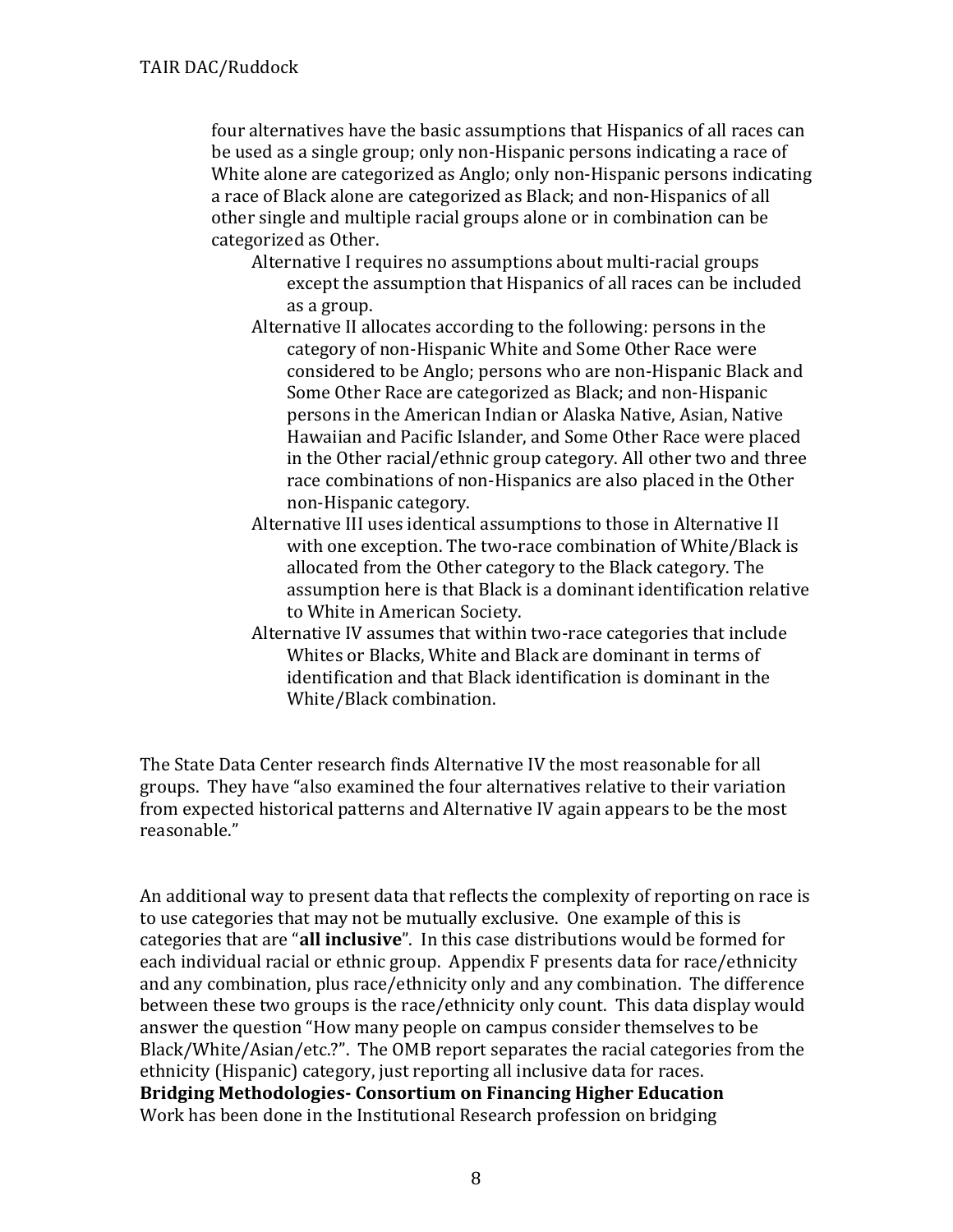methodologies and presented at professional conferences. One example of this is "Racial Identity and Government Classification: A Better Solution" presented by Anthony Broh and Stephen Minicucci at the 2008 forum of the Association of Institutional Research. This paper outlines current efforts from the College Board, Common Application, and the Consortium on Financing Higher Education (COFHE) to provide data collection instruments that comply with federal standards and meet the evolving needs of college admissions officers and administrators. In addition, the Consortium offers a bridging strategy for standardized reporting among schools that wish to produce trend lines.

According to Broh and Minicucci, the desirable characteristics for a bridging strategy would be:

- Succinctness The list of summary categories should be short, which may require folding very small groups into larger ones.
- Comparability The new summary categories should be comparable to data collected in a single‐response format.
- Verisimilitude the summary should not marginalize the "multiples" into tabular footnotes, nor overstate minority populations by assuming all "multiples" are "minorities", nor overstate the majority population by assuming that "multiples" are not minorities.

Their classification rules are:

- 1. The classification applies only to US Citizens and Permanent Residents.
- 2. Respondents who answer the race/ethnicity question, but not the citizenship question are assumed to be US citizens or Permanent Residents; foreign includes those who responded to the citizenship question as "Foreign" (this applies to the Common Application for private institutions and reporting to the College Board)
- 3. Those not responding to either the first or second question are summarized as "Unknown"
- 4. Hawaiian and other Pacific Islander are classified as "Asian"
- 5. Those selecting more than two categories are classified as "more than two"
- 6. Black supersedes other identities; that is, a respondent choosing African American and *any other combination* of identities is summarized as Black
- 7. Hispanic supersedes identities other than Black
- 8. Asian supersedes White
- 9. American Indian identities do not supersede any other category

# **Which Bridging Methodology to Use?**

One conclusion reached by the OMB study was that:

…the difficulty of forming a bridge to the past will differ depending on the particular racial group as reported under the 1977standards. Other racial groups also may be more or less likely to report multiple races in certain cases. For instance, the size of the population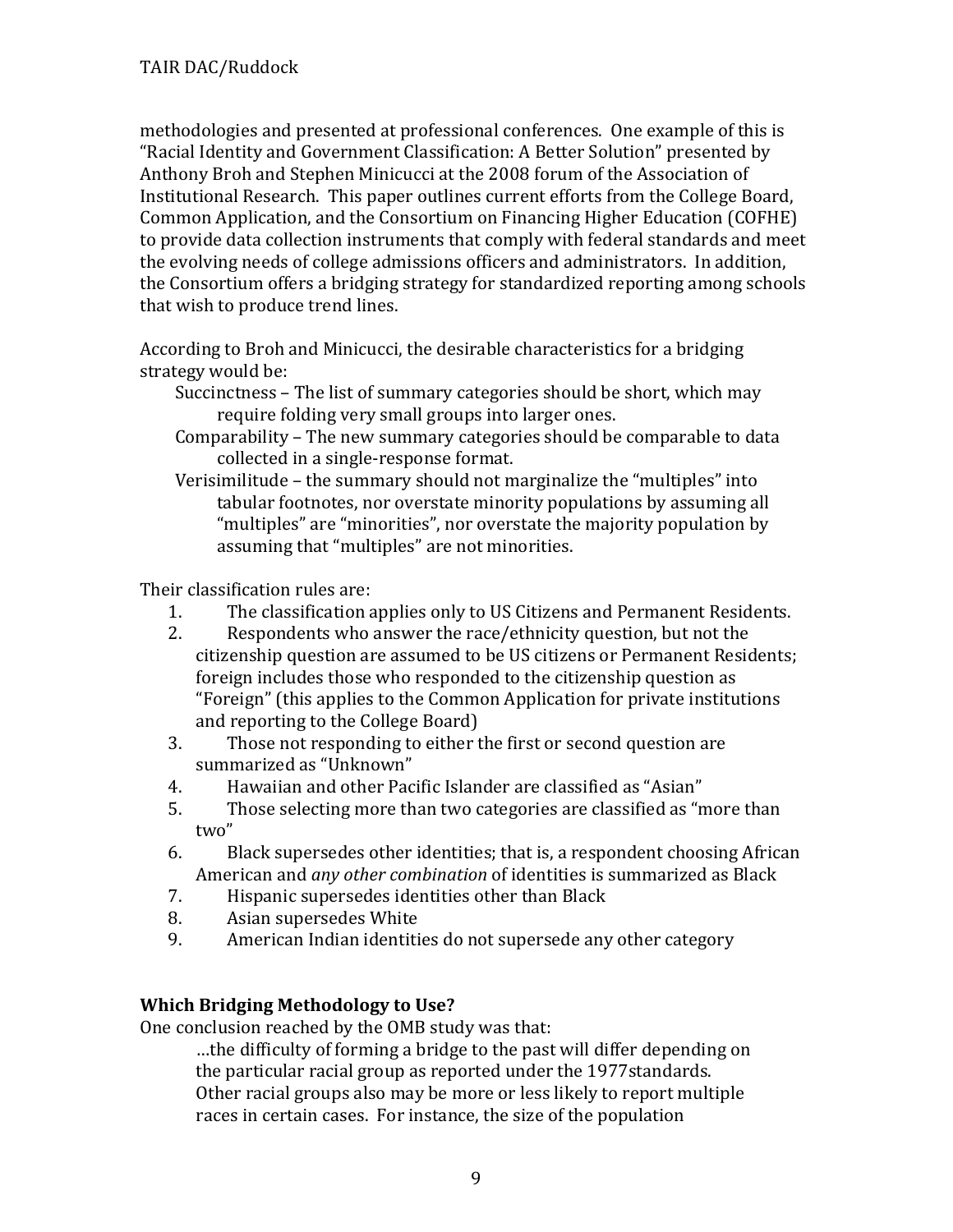reporting more than one race no doubt will differ by state, size of place, and also by some individual demographic characteristics such as the levels of income, education, and, especially, age. The various methods for creating the bridge could have different effects on the statistics for groups defined by these and other variables.

According to the State Demographer's Office:

The four alternatives have different advantages and disadvantages. Alternative I requires no assumptions about multi‐racial groups except the assumption that Hispanics of all races can be included as a group. Alternatives II‐IV involve increasing amounts of allocation that allow the user to discern the level of allocation they believe feasible. Strictly for purposes of making comparisons between the four categories of Anglo, Black, Hispanic, and Other from 1990 to 2000, we believe that Alternative IV is to be recommended for most uses. This recommendation is based on the fact that it appears to provide values that are most reasonable relative to population change in the Anglo, Black, and Hispanic groups and within the Other group.

#### **Reporting**

The function of the presentation of race/ethnicity data is to answer a specific question. When respondents were only permitted to choose one race/ethnicity category out of a list of five, there was only one answer, regardless of the wording of the question. *How many Asian students are enrolled on your campus?*and*How many of you students consider themselves to be Asian?*had the same answer. Now, there are many different ways to answer those questions.

This OMB guidance encourages Federal agencies to collect aggregated information on a given population using the five single race categories and the four most common double race combinations. These four double race combinations are: (1) American Indian or Alaska Native and White, (2) Asian and White, (3) Black or African American and White, and (4) American Indian or Alaska Native and Black or African American. In addition to these categories, the March 2000 OMB guidance also encourages the aggregation of data on any multiple race combinations that comprise more than one percent of the population of interest to the Federal agency. OMB's guidance also encourages the reporting of all remaining multiple race data by including a "balance'' category so that all data sum to 100 percent.

In March 2000 the Office of Management and Budget (OMB) issued "Guidance on Aggregation and Allocation of Data on Race for Use in Civil Rights Monitoring and Enforcement" (OMB Bulletin No. 00‐02, March 9, 2000; http://www.whitehouse.gov/omb/bulletins/b00‐02.html). This document presented guidance on how to report race/ethnicity data from the 2000 Census.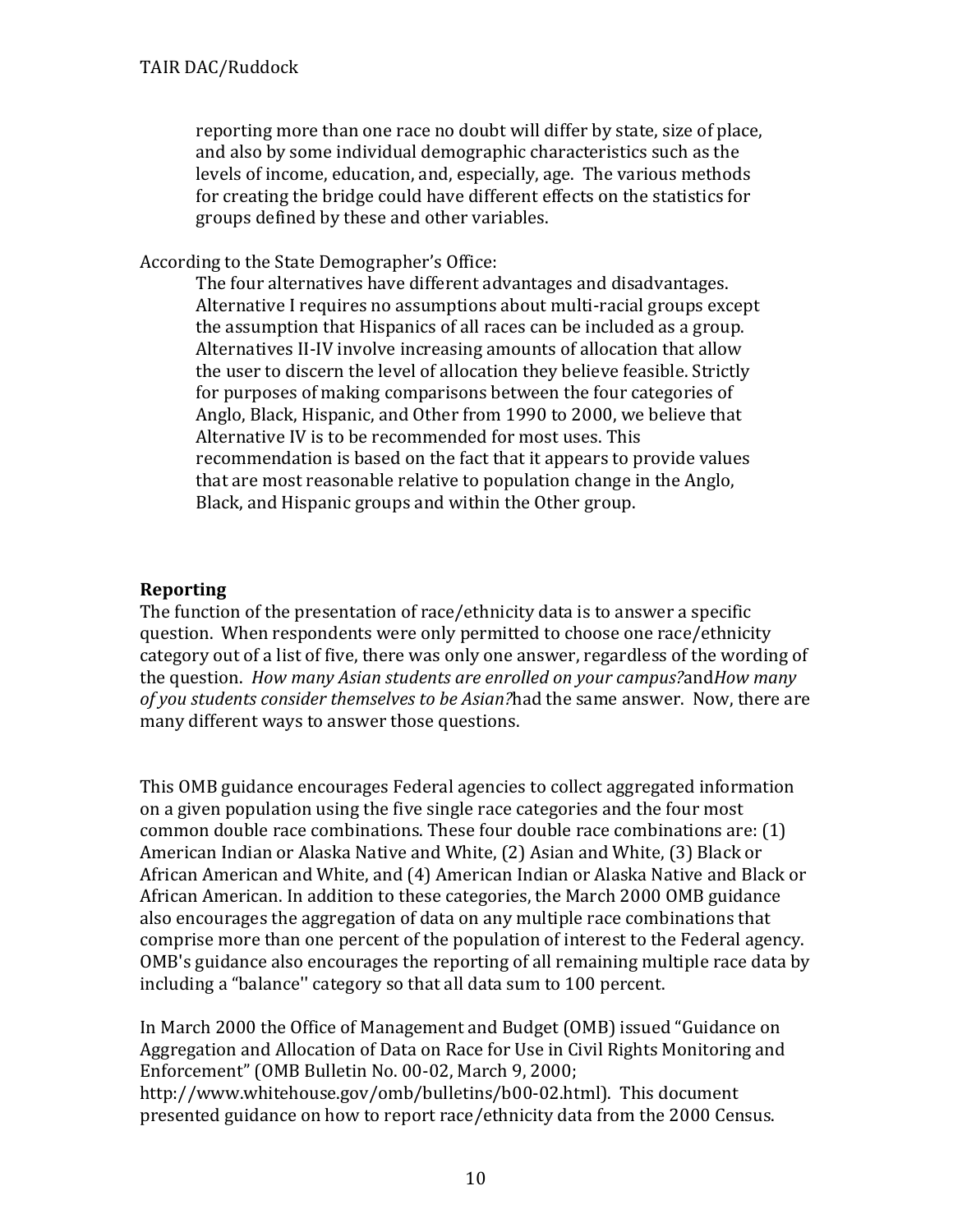According to the OMB, "[t]his method keeps intact the five single race categories, and includes the four double race combinations most frequently reported in recent studies. The method also provides for the collection of information on any multiple race combinations that comprise more than one percent of the population of interest." The following is an *example* that illustrates this guidance:

|        | <b>OMB Office of Civil Rights Reporting</b>                           |
|--------|-----------------------------------------------------------------------|
|        | American Indian or Alaska Native                                      |
| 2      | Asian                                                                 |
| 3      | <b>Black or African American</b>                                      |
| 4      | Native Hawaiian or Other Pacific Islander                             |
| 5      | White                                                                 |
| 6      | American Indian or Alaska Native and White                            |
| $\tau$ | Asian <i>and</i> White                                                |
| 8      | Black or African American <i>and</i> White                            |
| 9      | American Indian or Alaska Native <i>and</i> Black or African American |
| 10     | $>1$ percent: Fill in if applicable <sup>(1)</sup>                    |
| 11     | $> 1$ percent: Fill in if applicable                                  |
| 12     | Balance of individuals reporting more than one race                   |
| 13     | Total                                                                 |

While this guidance presents a methodology for reporting **racial** data, Hispanic can easily be added so that all data are reported.

"Federal agencies will use the following rules to allocate multiple race responses for use in civil rights monitoring and enforcement.

- . Responses in the five single race categories are not allocated.
- . Responses that combine one minority race and white are allocated to the minority race.
- . Responses that include two or more minority races are allocated as follows:
	- . If the enforcement action is in response to a complaint, allocate to the race that the complainant alleges the discrimination was based on.
	- . If the enforcement action requires assessing disparate impact or discriminatory patterns, analyze the patterns based on alternative allocations to each of the minority groups.

 . Allocation for enforcement purposes should not be confused with various allocation methods under consideration for "bridging" to past data collections as described in OMB's Provisional Guidance on the Implementation of the 1997 Standards for Federal Data on Race and Ethnicity. These bridging methods would take advantage of information being gleaned from Census 2000 and other experimental work being carried out by the statistical agencies. The principal purpose of allocation for bridging is to conduct trend or time series analysis."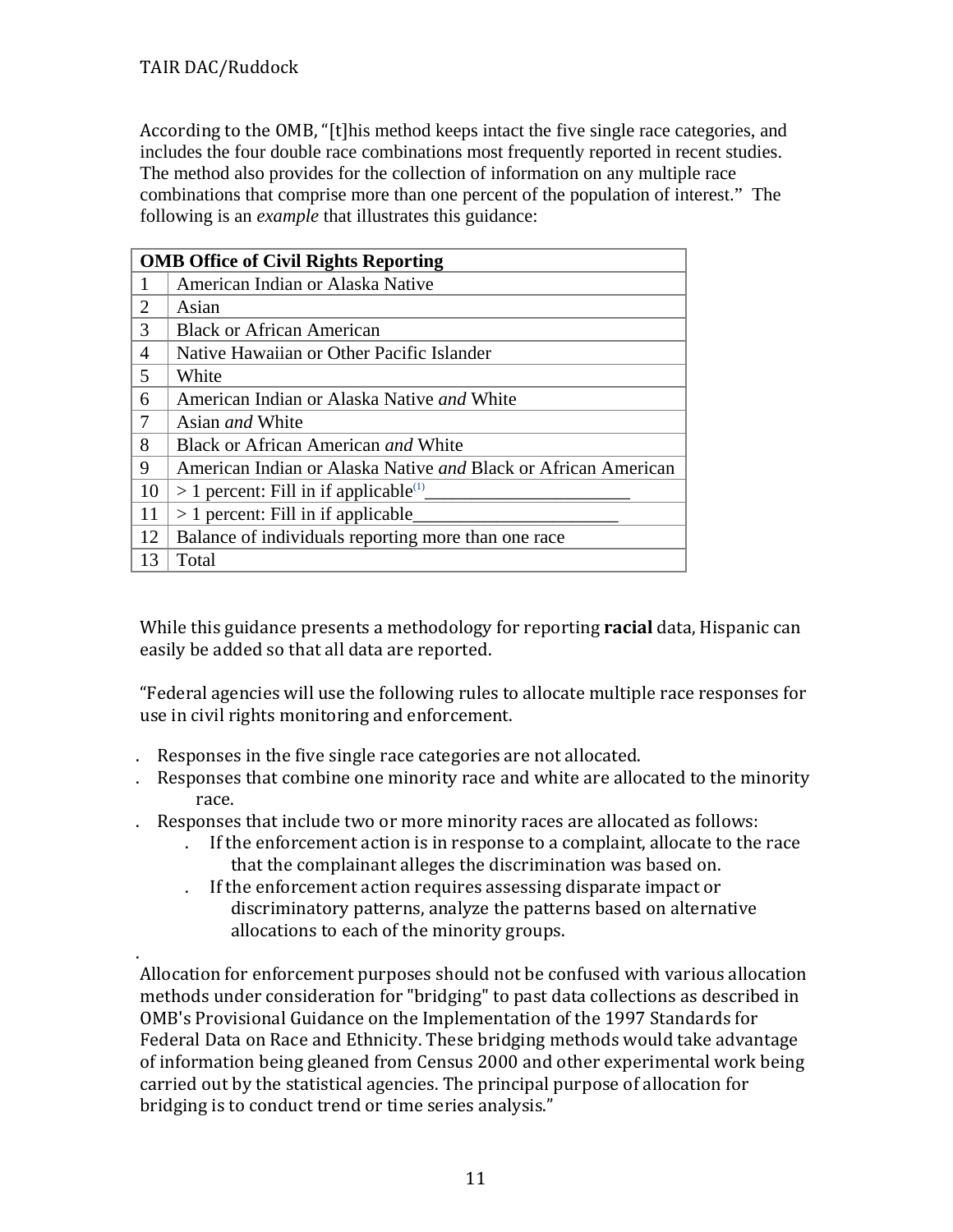# TAIR DAC/Ruddock

# http://www.whitehouse.gov/omb/bulletins/b00‐02.html)

While bridging methodologies are used for presenting trend data and "allocation", in the federal terms refers to data displays, an institution may wish to use a bridging data display. There are two ways to present data using the "all inclusive" or duplicative methodology for allocating responses to a single race category – solely all inclusive, or all inclusive plus excluding single responses.

|                                          | All Inclusive (Duplicated Headcount) by Race                    |  |  |  |  |
|------------------------------------------|-----------------------------------------------------------------|--|--|--|--|
| White/White + Any                        | White alone, and any combination of White with Black, Hispanic, |  |  |  |  |
| <b>Combination of Race</b>               | Asian, American Indian, and Native Hawaiian                     |  |  |  |  |
| Black/Black + Any                        | Black alone, and any combination of Black with White, Hispanic, |  |  |  |  |
| <b>Combination of Race</b>               | Asian, American Indian, and Native Hawaiian                     |  |  |  |  |
| $\text{Asian}/\text{Asian} + \text{Any}$ | Asian alone, and any combination of Asian with White, Black,    |  |  |  |  |
| <b>Combination of Race</b>               | Hispanic, American Indian, and Native Hawaiian                  |  |  |  |  |
| Nat Hawaiian/Nat                         | Native Hawaiian alone, and any combination of Native Hawaiian   |  |  |  |  |
| Hawaiian + Any                           | with White, Black, Hispanic, Asian, and American Indian         |  |  |  |  |
| <b>Combination of Race</b>               |                                                                 |  |  |  |  |
| Am Indian/Am Indian +                    | American Indian alone, and any combination of American Indian   |  |  |  |  |
| Any Combination of                       | with White, Black, Hispanic, Asian, and Native Hawaiian         |  |  |  |  |
| Race                                     |                                                                 |  |  |  |  |
| Hispanic                                 | Hispanic alone, and any combination of Hispanic with White,     |  |  |  |  |
|                                          | Black Asian, American Indian, and Native Hawaiian               |  |  |  |  |
| Total - all inclusive by                 | The total number would be greater than the total number of      |  |  |  |  |
| race                                     | respondents, because each respondent may be counted in one or   |  |  |  |  |
|                                          | more categories                                                 |  |  |  |  |
| <b>Hispanic</b>                          |                                                                 |  |  |  |  |
| Total with Hispanic                      |                                                                 |  |  |  |  |

This data display answers the question "how many of your students consider themselves to be \_\_\_\_\_\_?". The total number here (although you may choose not to add a total), would be greater than the number of respondents.

| <b>All Inclusive (Duplicated Headcount)</b> |                                                       |  |  |  |
|---------------------------------------------|-------------------------------------------------------|--|--|--|
| White/White + Any                           | White alone, and any combination of White with Black, |  |  |  |
| Combination                                 | Hispanic, Asian, American Indian, and Native Hawaiian |  |  |  |
| White and other                             | Any combination of White with Black, Hispanic, Asian, |  |  |  |
| races/ethnicity                             | American Indian, and Native Hawaiian                  |  |  |  |
|                                             | Black alone, and any combination of Black with White, |  |  |  |
| Black/Black + Any Combination               | Hispanic, Asian, American Indian, and Native Hawaiian |  |  |  |
| Black and other                             | Any combination of Black with White, Hispanic, Asian, |  |  |  |
| races/ethnicity                             | American Indian, and Native Hawaiian                  |  |  |  |
|                                             | Asian alone, and any combination of Asian with White, |  |  |  |
| Asian/Asian + Any Combination               | Black, Hispanic, American Indian, and Native Hawaiian |  |  |  |
| Asian and other                             | Any combination of Asian with White, Black, Hispanic, |  |  |  |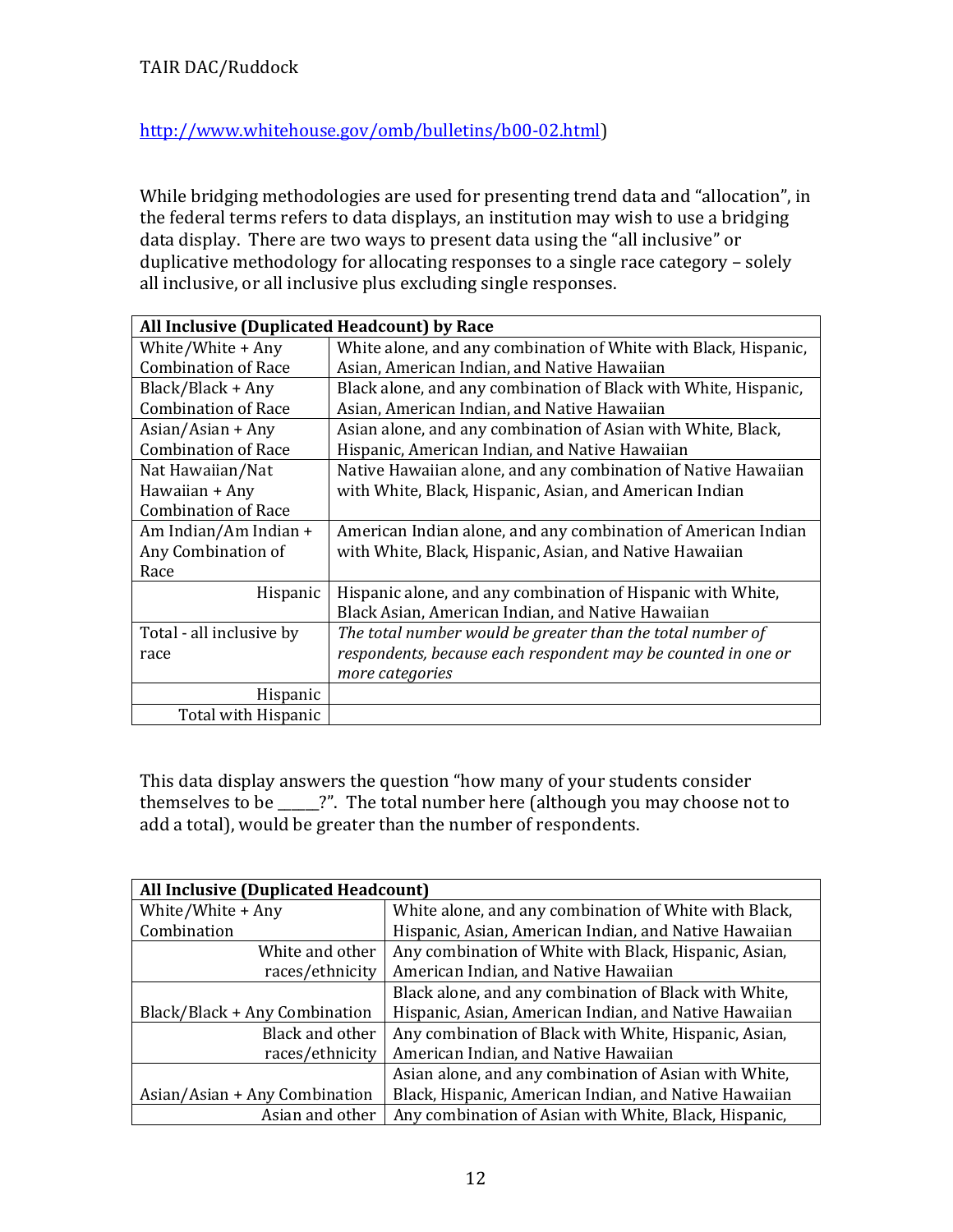| races/ethnicity                  | American Indian, and Native Hawaiian                                                      |
|----------------------------------|-------------------------------------------------------------------------------------------|
|                                  | Native Hawaiian alone, and any combination of Native                                      |
| Nat Hawaiian/Native Hawaiian     | Hawaiian with White, Black, Hispanic, Asian, and                                          |
| + Any Combination                | American Indian                                                                           |
| Native Hawaiian and other        | Any combination of Native Hawaiian with White, Black,                                     |
| races/ethnicity                  | Hispanic, Asian, and American Indian                                                      |
|                                  | Am Indian/Am Indian + Any Combianterian Indian alone, and any combination of American     |
| Combination                      | Indian with White, Black, Hispanic, Asian, and Native                                     |
|                                  | Hawaiian                                                                                  |
|                                  | American Indian and other races/Athynioiny bination of American Indian with White, Black, |
|                                  | Hispanic, Asian, and Native Hawaiian                                                      |
|                                  | Hispanic alone, and any combination of Hispanic with                                      |
| Hispanic/Hispanic + Any          | White, Black Asian, American Indian, and Native                                           |
| Combination                      | Hawaiian                                                                                  |
|                                  | Any combination of Hispanic with White, Black Asian,                                      |
| Hispanic and any race            | American Indian, and Native Hawaiian                                                      |
|                                  |                                                                                           |
|                                  | The total number would be greater than the total number                                   |
| Total - all inclusive (including | of respondents, because each respondent may be counted                                    |
| ethnicity)                       | in one or more categories                                                                 |
| Total - excluding single         |                                                                                           |
| responses                        |                                                                                           |

This data display adds information on how many respondents were in the single‐ race categories, and how many were in multiple‐race categories. The total number here (although you may choose not to add a total), would be greater than the number of respondents.

The Deterministic Fractional Assignment (Equal Fractions) bridging methodology would produce a data display that looks like this:

| <b>Deterministic Fractional Assignment (Equal Fractions)</b> |                                           |            |         |  |  |  |
|--------------------------------------------------------------|-------------------------------------------|------------|---------|--|--|--|
|                                                              |                                           | Fractional | percent |  |  |  |
|                                                              |                                           | assignment |         |  |  |  |
| White/White + Any                                            | White alone, and any combination of White |            |         |  |  |  |
| <b>Combination of Race</b>                                   | with Black, Hispanic, Asian, American     |            |         |  |  |  |
|                                                              | Indian, and Native Hawaiian               |            |         |  |  |  |
| Black/Black + Any                                            | Black alone, and any combination of Black |            |         |  |  |  |
| <b>Combination of Race</b>                                   | with White, Hispanic, Asian, American     |            |         |  |  |  |
|                                                              | Indian, and Native Hawaiian               |            |         |  |  |  |
| $\text{Asian}/\text{Asian} + \text{Any}$                     | Asian alone, and any combination of Asian |            |         |  |  |  |
| <b>Combination of Race</b>                                   | with White, Black, Hispanic, American     |            |         |  |  |  |
|                                                              | Indian, and Native Hawaiian               |            |         |  |  |  |
| Nat Hawaiian/Nat                                             | Native Hawaiian alone, and any            |            |         |  |  |  |
| Hawaiian + Any                                               | combination of Native Hawaiian with       |            |         |  |  |  |
| <b>Combination of Race</b>                                   | White, Black, Hispanic, Asian, and        |            |         |  |  |  |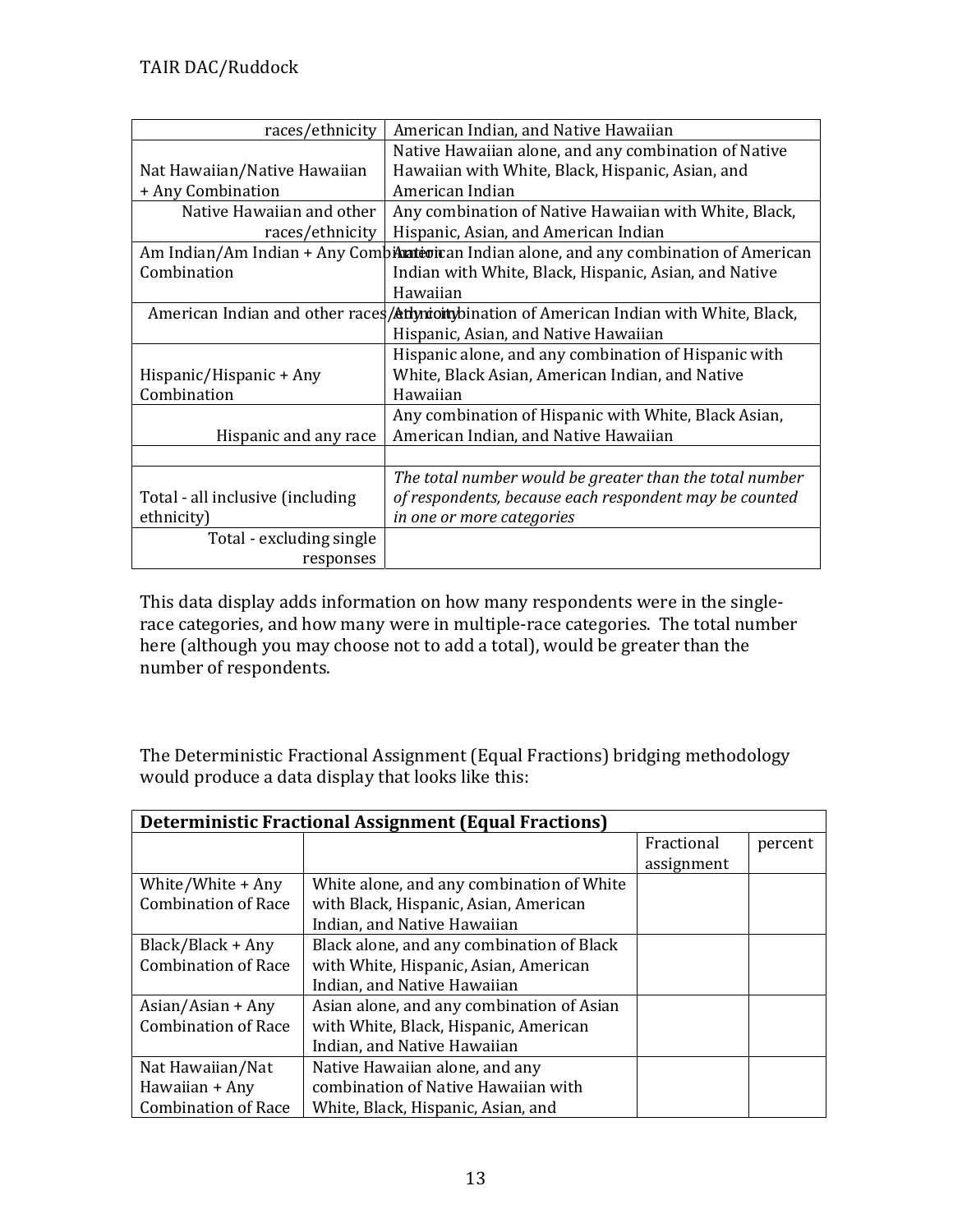|                            | American Indian                           |             |         |
|----------------------------|-------------------------------------------|-------------|---------|
| Am Indian/Am               | American Indian alone, and any            |             |         |
| Indian $+$ Any             | combination of American Indian with       |             |         |
| <b>Combination of Race</b> | White, Black, Hispanic, Asian, and Native |             |         |
|                            | Hawaiian                                  |             |         |
| Hispanic                   | Hispanic alone, and any combination of    |             |         |
|                            | Hispanic with White, Black Asian,         |             |         |
|                            | American Indian, and Native Hawaiian      |             |         |
|                            |                                           | Adds to     | Adds to |
|                            |                                           | number of   | 100%    |
|                            |                                           | respondents |         |

Because fractional assignment was used here, the numbers for fractional assignment would add up to the total number of respondents because every respondent is being assigned to only one category based on an equal fractional weighting.

The federal government has also issued guidelines on such things as what names and abbreviations to use, as well as how to handle small cell sizes. This information can be found in the NCES Statistical Standards report issued August 1, 2008 (http://nces.ed.gov/statprog/2002/std1\_5.asp).

# Small Cell Sizes

"When reporting data on race and ethnicity in government publications, every effort must be made to use at least the minimal reporting categories, … whenever possible. More categories should be used when there are enough cases to support finer detail. However, if there are not enough cases in any individual category of race or Hispanic ethnicity, the data for that category and for the next smallest category must be included in the total but not shown separately, and must be footnoted as such. Alternatively, if several categories cannot be shown, the combined categories must be reported as an "other" category, and footnoted to describe the exact components.**"** STANDARD 1‐5‐4

"In cases where there are too few cases to report all race/ethnicity groups separately or where there is a justifiable substantive reason to aggregate categories the aggregated category may be labeled using one of the following options:

List the names of the categories included in the aggregation (e.g., Black, Hispanic, Asian, Pacific Islander, American Indian);List the name of one of the categories followed by a reference to 'Other Races/Ethnicities' (e.g.," Black or African American and Other Races/Ethnicities"); orUses label 'All other Races/Ethnicities'**"** STANDARD 1‐5‐4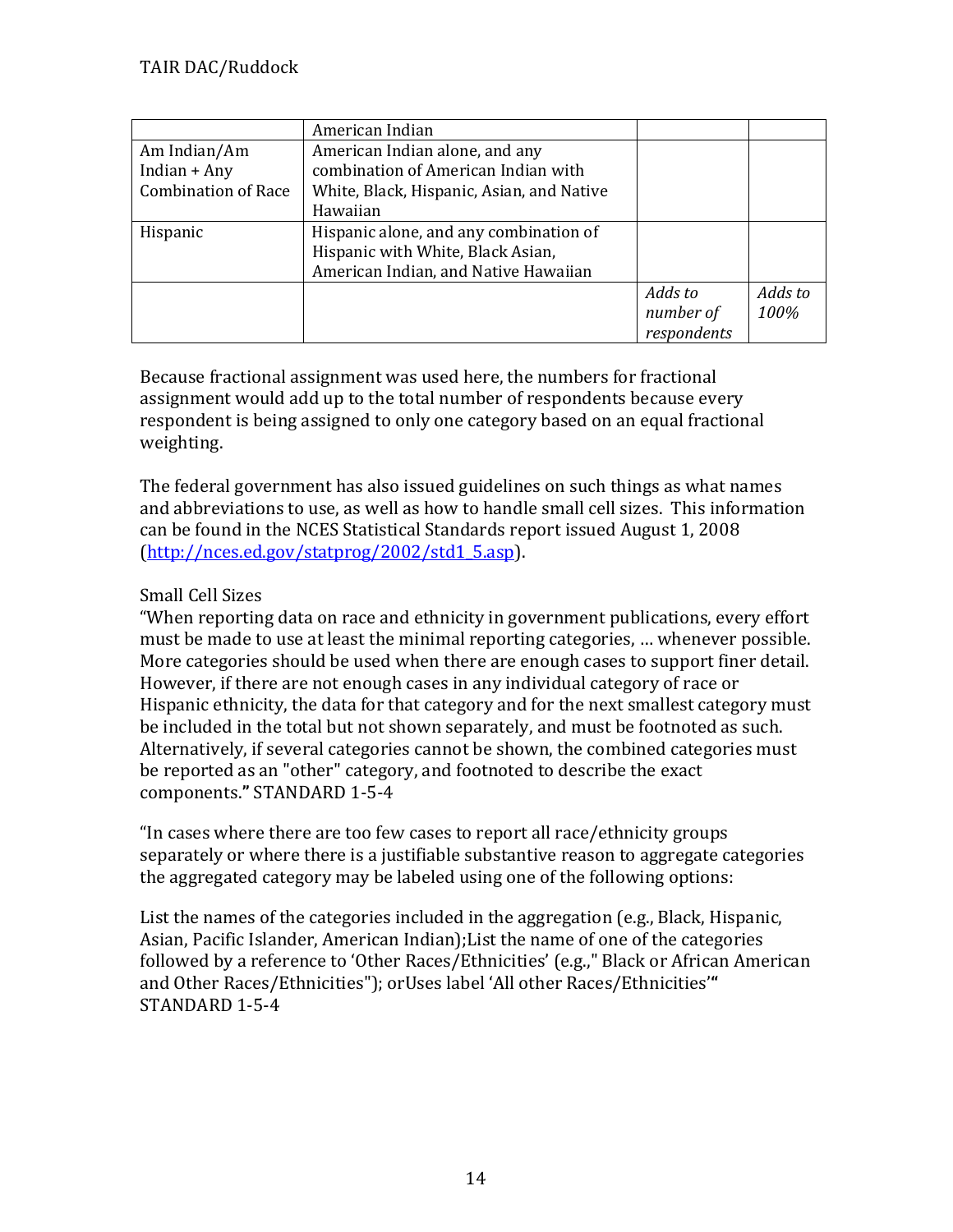Presenting Data

"When using aggregations of race/ethnicity groups, the terms 'nonwhite' and 'other than White' are **not** acceptable for use in the presentation of Federal Government data. Similarly, do not identify or designate aggregations of race/ethnicity groups as 'minority' groups." STANDARD 1‐5‐4

**"**The names for the groups should be capitalized, per the U.S. Government Printing Office (e.g., White, Black, Asian, etc.)." GUIDELINE 1‐5‐4A

**"**The following abbreviated names are suggested for use in text or in tables and figures:American Indian (instead of American Indian or Alaska Native), Black (instead of Black or African American), Pacific Islander (instead of Native Hawaiian or Other Pacific Islander), Hispanic (instead of Hispanic or Latino).

A footnote is needed to describe these 'abbreviations' as follows:American Indian includes Alaska Native, Black includes African American, Pacific Islander includes Native Hawaiian, and Hispanic includes Latino. Race categories exclude Hispanic origin unless specified".GUIDELINE 1‐5‐4B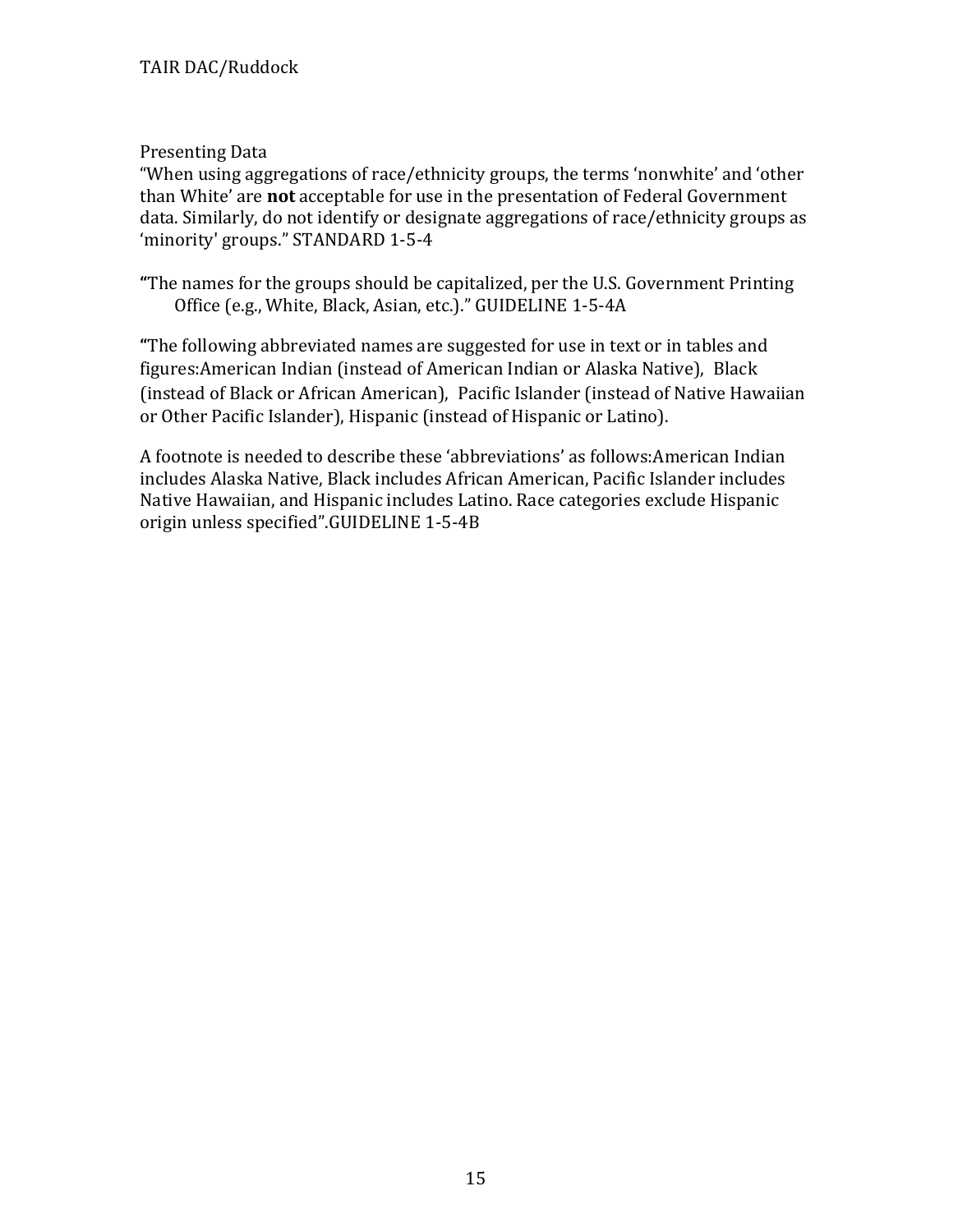# **Appendix A Office of Management and Budget Bridging Methodologies**

#### *Deterministic Whole and Fractional Assignment*

In this example, there are three whole assignment tables (based on different assignment criteria), and one fractional assignment (Table C). Deterministic whole assignments are methods that use fixed, deterministic rules for assigning multiple responses back to one and only one of the racial categories from the previous standards.

The three types of **Deterministic Whole Assignment** presented here (taken from the OMB report) are:

- 1. The **Smallest Group** assigns responses that include White and another group to the other group, but responses with two or more racial groups other than White are assigned into the group with the fewest number of individuals identifying that group as a single race.
- 2. The **Largest Group Other Than White** assigns responses that include White with some other racial group, to the other group, but with responses with two or more racial groups other than White as assigned into the group with the highest single‐race count.
- 3. The **Largest Group** assigns responses with two or more racial groups into the group with the largest number of individuals as a single race.
- 4. The **Plurality** alternative assigns responses based on data from the National Health Interview Survey.

The **Deterministic Fractional Assignment** is a method using fixed, deterministic rules for fractional weighting of multiple‐race responses; that is, assigning a fraction to each of the one of the individual race categories that are identified. In this analysis, the **Deterministic Equal Fractions** methodology was used (Table D). Each of the multiple responses are assigned in equal fractions to each racial group identified. Thus, responses with two racial groups are assigned half to each group; those with three groups are assigned one‐third to each; etc. The advantage of this methodology is that it is easily described. On the negative side, it does not take into account the current distribution of race and ethnicity that is not, in the case of most institutions, equally proportionate. Using this methodology, it is also impossible to link race/ethnicity data to other variables such as birth rate. This is not as much an issue for higher education as it is for health services or other agencies.

The **Deterministic Weighted Fraction** methodology uses previously determined fractions for assigning responses to each racial group identified. In the OMB study the data for weighting was taken from the National Health Interview Survey, where "respondents were permitted to select more than one race with only the first two responses captured. NHIS respondents reporting more than one race were given a follow-up question asking them for the one race with which they most closely identify. …. All responses in a particular multiple‐race category using the Plurality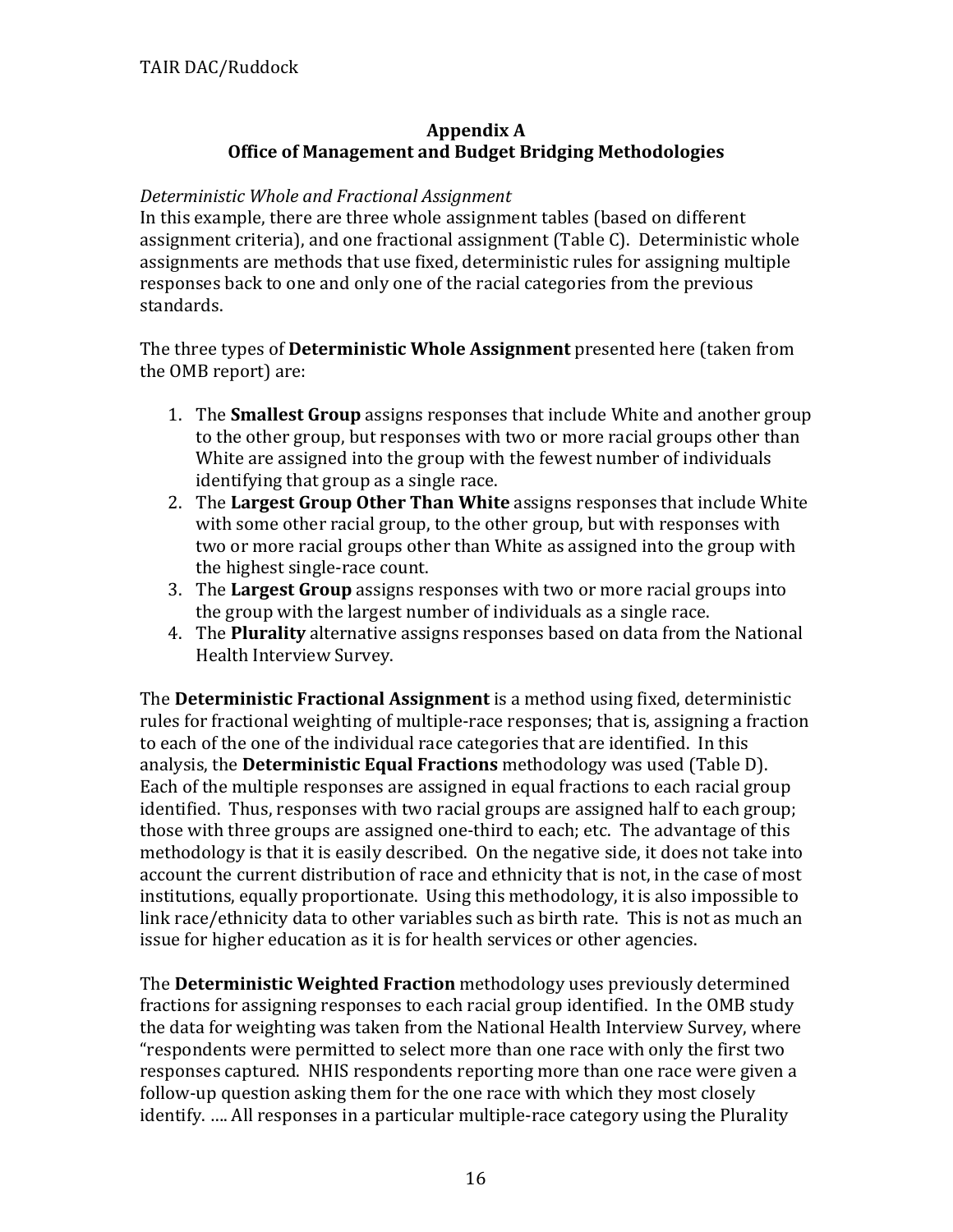method are assigned to the race group with the highest proportion of responses on the follow‐up question about main race." No data are presented here. Discussion would be needed on what proportions to use.

#### *Probabilistic Whole and Fractional Assignment*

According to the OMB, **Probabilistic Whole Assignment** uses "probabilistic rules for assigning multiple race categories back to one and only one of the previous racial categories. Two alternatives are examined. They parallel the two alternatives discussed under Deterministic Fractional Assignment, except that, for a given set of fractions, the response is assigned to only one racial category. The fractions specify the probabilities used to select a particular category. The first alternative uses equal selection probabilities. The second uses the NHIS fractions where possible, and equal fractions when no information is available from NHIS. *Probabilistic Whole Assignment will yield nearly, on average, the same population counts as Deterministic Fractional Assignment*."

According to the OMB, the **Probabilistic Fractional Assignment** method is not used because the alternatives are unnecessarily complex and do not improve upon the alternatives in the other cells (methodologies).

The hot deck imputation method is often used in surveys to provide data on responses to survey items where responses are missing. "For purposes of bridging, a hot deck procedure would find the 'nearest neighbor' on a number of demographic dimensions for a person who identified more than one racial group. The person would then be assigned into one of the racial categories that he or she had reported based on the single racial group reported by the nearest neighbor." This methodology was not given further discussion in the OMB report.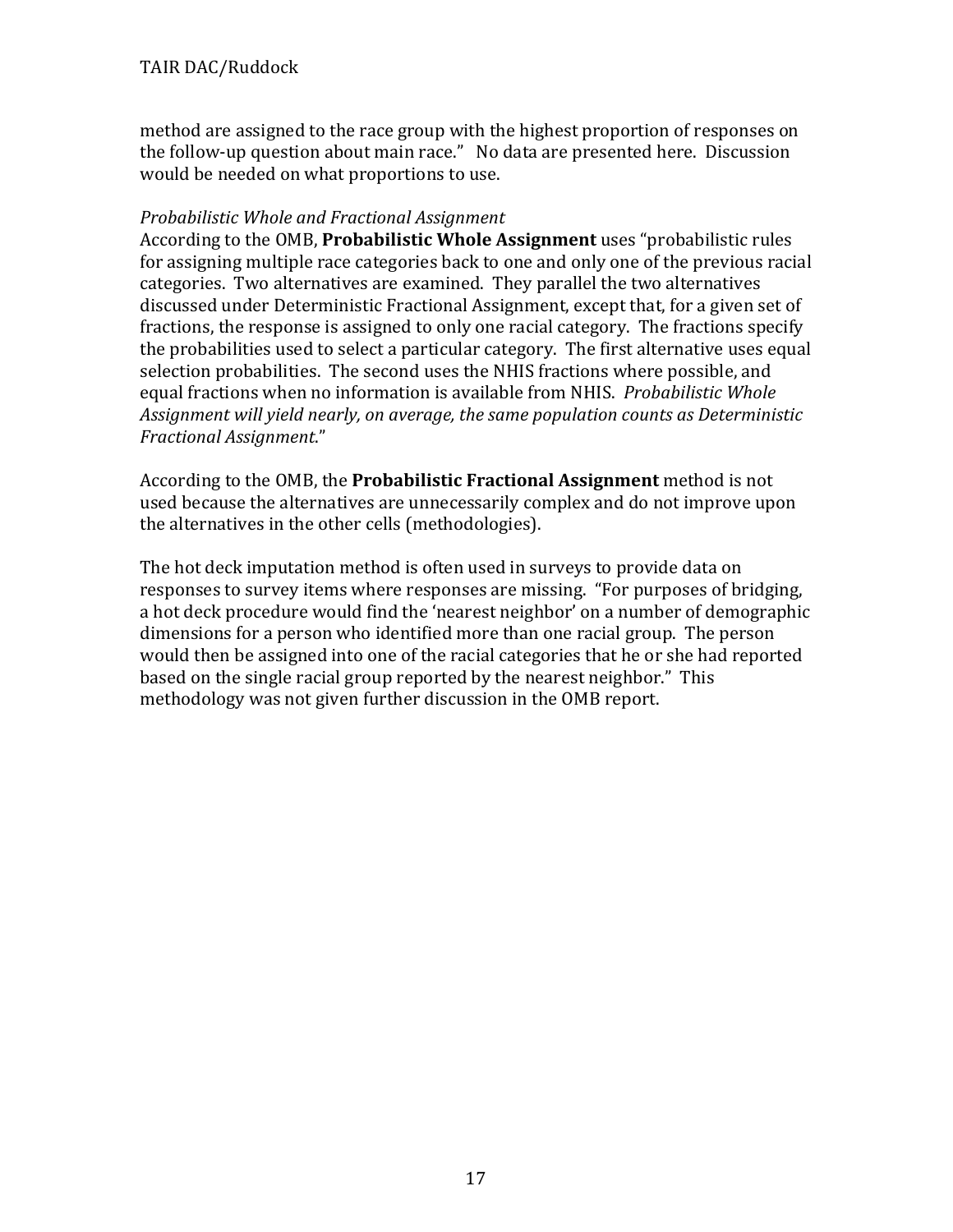#### **Appendix B Texas State Demographer's Bridging Methodology**

The Office of the State Demographer for Texas has prepared a paper on "Comparing Race/Ethnicity Between the 2000 Census and Earlier Censuses" (http://txsdc.utsa.edu/txdata/redistrict/re‐report.php). This paper presents assumptions used to bridge data from the 2000 Census (the "new" categories) back to the 1990 census categories (the "old/current" categories). However, concerning this methodology, it must be noted that the 2000 Census allowed respondents to fill in "some other race", an option not allowed for the IPEDS or Department of Labor reporting.

Previous work on race and ethnicity conducted by the Texas State Data Center and the Office of the State Demographer have concentrated on four large mutually exclusive race/ethnicity groups – Anglos (non‐Hispanic whites), Blacks (non‐ Hispanic Blacks), Hispanics (of all races), and an Other category which consists of non‐Hispanic persons from all other racial categories, with a majority of this group consisting of Asians. For the 2000 Census data, they continue to look at these categories.

These assumptions are:

- 1. Assumptions About the Hispanic Population
	- It is assumed that all persons of Hispanic origin of all races should be considered Hispanic for purposes of comparison. The rationale is that for 1990, "the three categories of White and Some Other Race, alone and in combination with each other, account for 97.7 percent of all Hispanics. Only 0.7 percent indicate they are American Indian or Alaska Natives, 0.6 percent indicate that they are Black, 0.1 percent Asian, and 0.06 percent indicate that they are Native Hawaiian and Pacific Islander. That is a total of 99.2 percent of all Hispanics are in these seven categories. Only 0.8 percent are in the remaining 56 categories."
- 2. Assumptions About Non-Hispanic Populations Indicting Membership in Three or More Race Groups

"Forty‐two of the 63 racial groups involve persons who identify themselves as members of 3 or more racial/ethnic groups. However, in Texas only 0.093 percent of the non‐Hispanic population (and, as noted above, only 0.09 percent of the total population) was in such groups. These groups are very diverse and cannot be easily allocated to any of the Hispanic, Anglo or Black groups…. Given the small size and diversity of these groups, we allocate persons in all of these three or more racial group categories of non‐Hispanics to the Other category."

3. Assumptions About Single Race Groups of Non‐Hispanics "Consistent with 1990 we allocate these single race non‐Hispanics to the four racial/ethnic groups we have used historically as follows: non‐Hispanic Whites are allocated to the Anglo; Non-Hispanic Blacks to the Black category;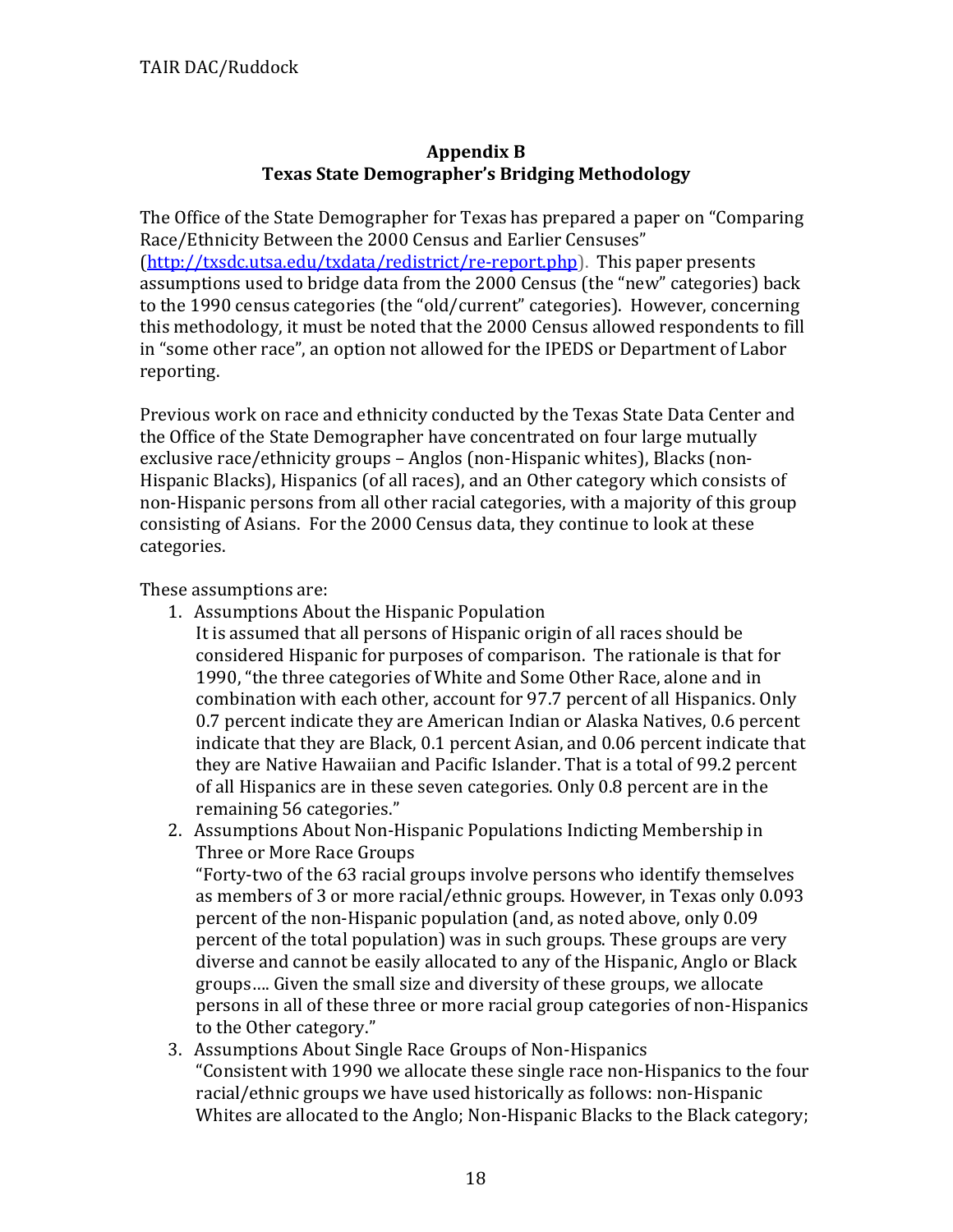and Non‐Hispanic persons of American Indian and Alaska Native, Asian, Native Hawaiian and Other Pacific Islander, or Some Other Race to the Other category."

4. Assumptions About Non‐Hispanic Populations Indicting Membership in Two Race Groups Only

Each of the four alternatives presented contain the same assumptions for handling the Hispanic population, non‐Hispanic populations indicating membership in three or more race groups, and single race groups of non‐Hispanics.

#### Alternative I

non‐Hispanics of all other single and multiple racial groups alone or in combination can be categorized as Other.

#### Alternative II

 Persons in the category of non‐Hispanic White and Some Other Race were considered to be Anglo; persons who are non-Hispanic Black and Some Other Race are categorized as Black; and non‐Hispanic persons in the American Indian or Alaska Native, Asian, Native Hawaiian and Pacific Islander, and Some Other Race were placed in the Other racial/ethnic group category. All other two and three race combinations of non-Hispanics are also placed in the Other non-Hispanic category

#### Alternative III

- a. Persons in the category of non‐Hispanic White and Some Other Race were considered to be Anglo; persons who are non‐Hispanic Black and Some Other Race are categorized as Black; and non‐ Hispanic persons in the American Indian or Alaska Native, Asian, Native Hawaiian and Pacific Islander, and Some Other Race were placed in the Other racial/ethnic group category. All other two and three race combinations of non‐Hispanics are also placed in the Other non‐Hispanic category, with the exception in e.
- b. The two‐race combination of White/Black is allocated from the Other category to the Black category

#### Alternative IV

- a. The two-race combination of White/Black is allocated to the Black category; White and any other stand alone category is allocated to the White category; Black and any other stand alone category is allocated to the Black category
- b. All other combinations are allocated to the Other category

The State methodology relies on a sequencing of choices for allocating/bridging respondents to different categories, with Alternative IV representing the most comprehensive allocation.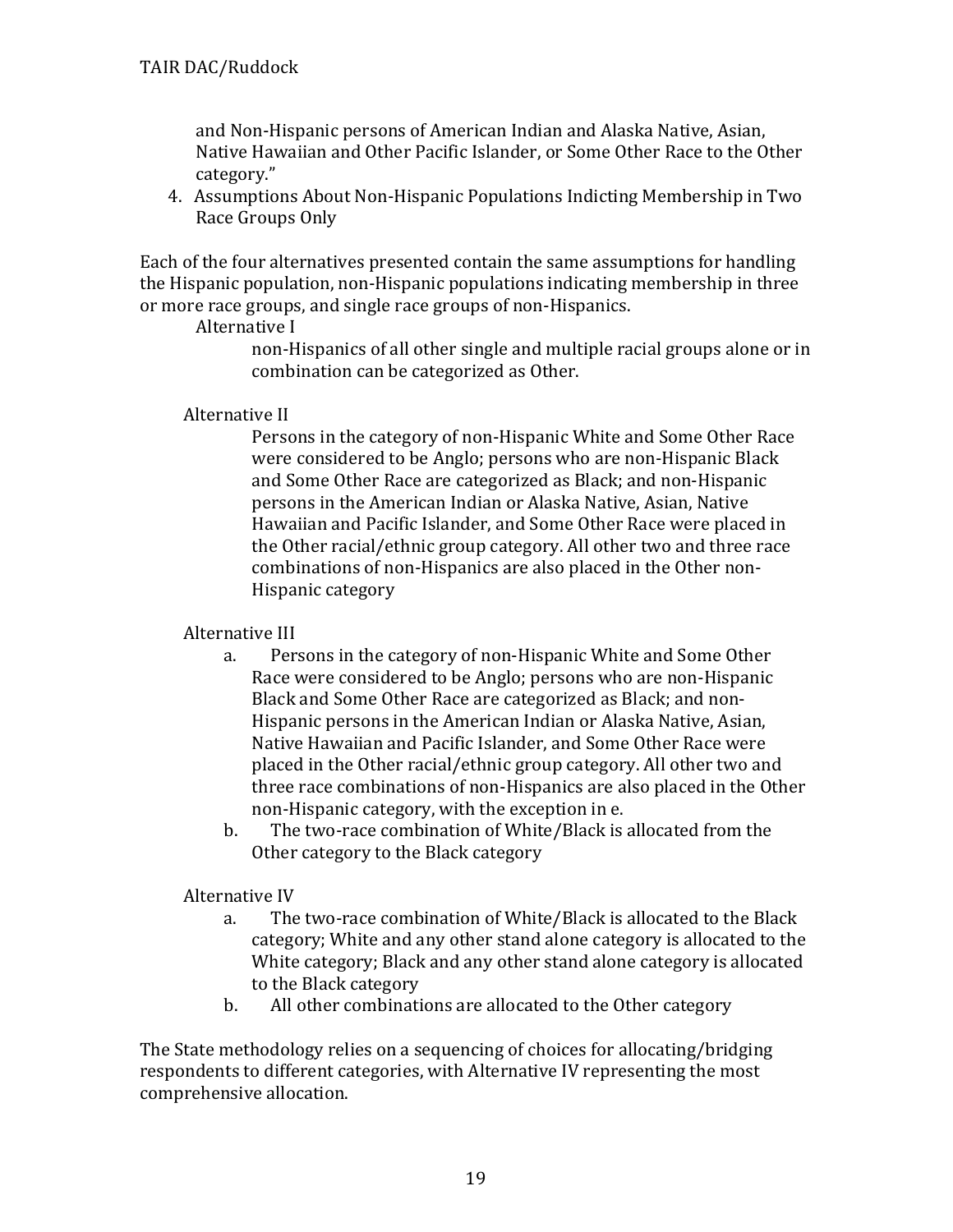# **Appendix C Bridging Methodologies (Consortium on Financing Higher Education)**

Broh and Minicucci(2008) looked at the fifteen two-category responses and constructed bridging strategies for those responses. Their rules are:

- 10. The classification applies only to US Citizens and Permanent Residents.
- 11. Respondents who answer the race/ethnicity question, but not the citizenship question are assumed to be US citizens or Permanent Residents; foreign includes those who responded to the citizenship question as "Foreign" (this applies to the Common Application for private institutions and reporting to the College Board)
- 12. Those not responding to either the first or second question are summarized as "Unknown"
- 13. Hawaiian and other Pacific Islander are classified as "Asian"
- 14. Those selecting more than two categories are classified as "more than two"
- 15. Black supersedes other identities; that is, a respondent choosing African American and *any other combination* of identities is summarized as Black
- 16. Hispanic supersedes identities other than Black
- 17. Asian supersedes White
- 18. American Indian identities do not supersede any other category

Like the Texas State Data Center report, the Broh and Minicucci(2008) article concentrates on the bridging from a two‐race category to a one‐race category. Based on research, in their methodology:

Latino-White (the largest combination of two race and ethnicity categories) is allocated to Latino

Asian‐White (the second largest) is allocated to Asian because "anecdotally, Asian students are likely to be undercounted because of the belief that affirmative action policies discriminate against the Asian population."Counting these students as Asian preserves the information about the non‐White, Asian identity of the student.

- Black‐White is allocated to Black because "preserving information about this group of underrepresented minorities to understand affirmative action policies is a high priority for a bridging strategy."
- American Indian‐White is allocated to White. Conceptually, American Indian is different from all other categories because of the requirement (on the Census and the Common Application) for the respondent to state their tribal affiliation.
- Latino‐Black is allocated to Black based on research conducted by COFHE that showed COFHE admissions officers counted these students as Black.
- Latino‐Asian is allocated to Latino to retain information on underrepresented students.
- Asian‐Hawaiian is allocated to Asian to follow the pre‐2000 category that